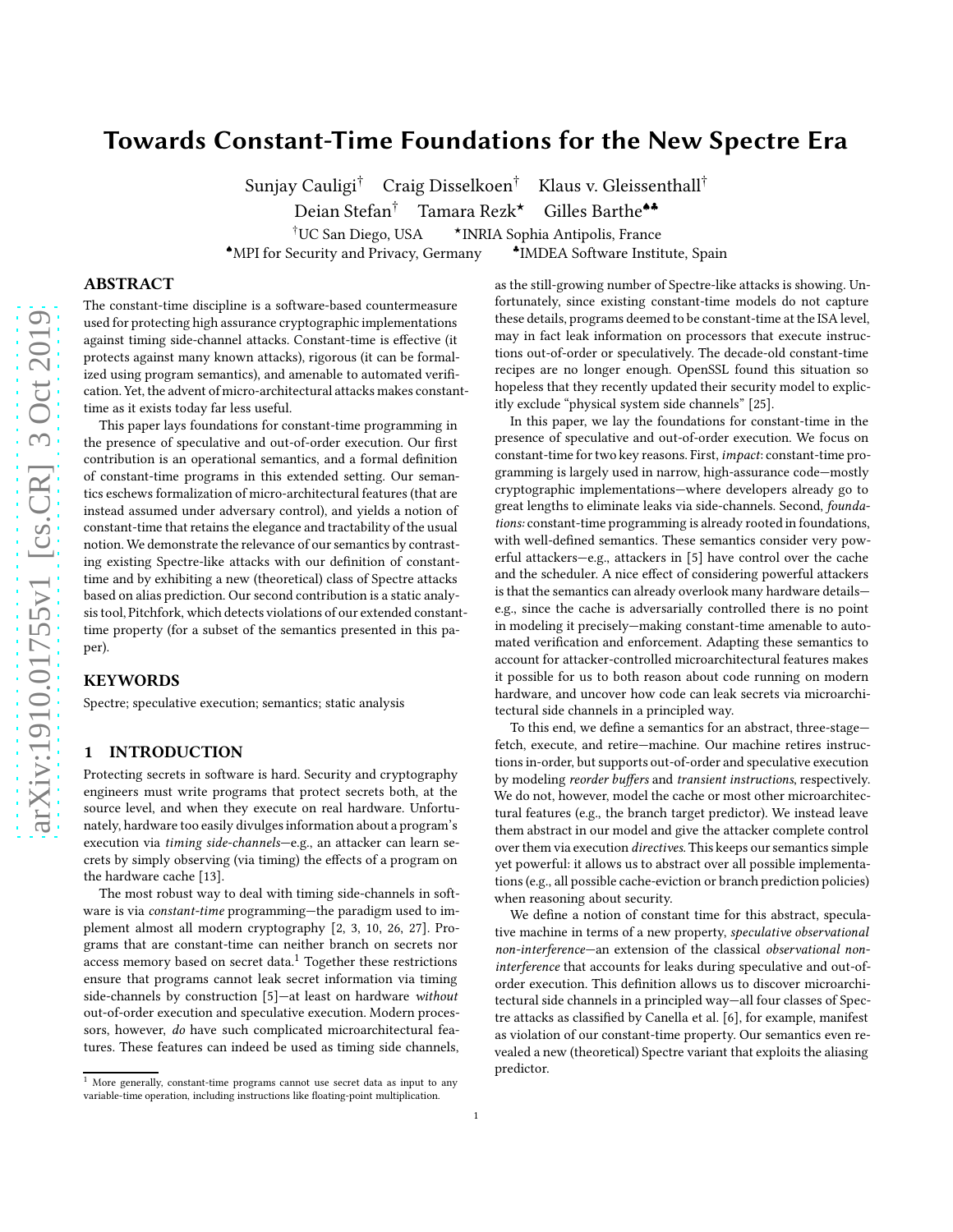To detect violations of the constant time property in real code, we built a prototype, static analysis tool, Pitchfork, which captures potential leakages in binaries (for a subset of our semantics). We verify that Pitchfork detects leakages in the well-known Kocher test cases [\[18\]](#page-12-9) for Spectre v1, as well our more extensive test suite which includes Spectre v1.1 variants. We will make both the tool and test suites available under an open source license.

Our contributions are:

- ▶ An operational semantics for speculative and out-of-order execution which abstracts over microarchitectural features that can be controlled by attackers.
- $\blacktriangleright\;$  A formal definition of constant-time under speculative and outof-order semantics.
- ▶ A new theoretical Spectre variant, Spectre-MOB, discovered using our formal semantics.
- ▶ A prototype static analysis tool, Pitchfork, that implements our semantics to detect speculative constant-time violations. A revised set of Spectre v1 tests based on the Kocher test cases, and a new set of test cases for Spectre v1.1, accompanying the tool.

## 2 MICROARCHITECTURE: AN OVERVIEW

Modern processors are considerably more sophisticated than the simple sequential execution models assumed by most work on constanttime. We briefly review some of the underlying, microarchitectural features in this section.

Out-of-order execution. Modern processors support out-of-order execution by placing instructions in a reorder buffer which maintains a queue of all in-flight instructions—instructions that have begun but not yet finished execution. This allows the instructions to be executed in any order, as their operands become available.

Speculation. To continue execution before memory dependencies are fully resolved, processors speculate on many conditions, including the results of loads. When wrong, the microarchitectural state is rolled back to the point where the incorrect guess was made.

The most fundamental form of speculation is branch prediction. When fetching a conditional branch, the processor guesses whether the branch will be taken or not. This allows it to continue fetching and executing subsequent instructions, before it knows the actual branch direction. If the predictor was wrong, microarchitectural state is rolled back, and execution resumes on the correct path.

Processors also speculate on the targets of indirect jumps using a structure called the branch target buffer (BTB) [\[19\]](#page-12-10); on the targets of returns using the return stack buffer (RSB) [\[20](#page-12-11), [22](#page-12-12)]; and on whether certain memory operations (loads and stores) will alias or not, i.e., whether they access the same memory address [\[17](#page-12-13)]. The latter, aliasing prediction is often used to perform load operations before fully resolving the addresses of previous stores.

Consistency. Processors work hard to create consistency: the illusion that in spite of their complexity, assembly instructions are executed sequentially. For instance, dedicated circuits track dependencies between instructions, ensuring that each instruction only executes when all of its operands' values are available. Similarly, dedicated hardware ensures that hazards are avoided—e.g., instructions do not incorrectly read stale values from registers or memory. Speculative attacks. Recent Spectre attacks [\[17](#page-12-13), [19](#page-12-10), [21](#page-12-14), [23](#page-12-15)] have shown that the intended abstraction of sequential execution is not perfectly maintained: a carefully crafted program can observe the effects of the underlying microarchitectural mechanisms. The original Spectre attack [\[19](#page-12-10)] exploits branch prediction to leak secrets. Subsequent attacks show that many other predictors can similarly be used to leak secrets and violate the sequential execution abstraction e.g., Spectre v2 [\[12](#page-12-16)] exploits the BTB, ret2spec [\[20](#page-12-11)] exploits the RSB, while Spectre v4 [\[15](#page-12-17)] exploits the aliasing predictor.

#### 3 LANGUAGE, SEMANTICS, AND SECURITY

We formalize speculative execution with a simplified assembly language ASM. ASM abstracts over microarchitectural details that are unnecessary for our purpose of modeling side-channel attacks.

Values and labels. We assume that values of ASM belong to a set  $V$ . By convention, we use *n* to denote values that are used as memory addresses which point to code (program points), a to denote values used as memory addresses which point to data, and  $v$ for any kind of values. For modeling security violations, it is necessary to distinguish which values in an execution are secrets. Thus, we assume each value is annotated with a label from a lattice  $\mathcal L$  of security labels, and use  $\sqcup$  for its join operator. Let  $\ell$  range over  $\mathcal{L}$ . We use  $v_\ell$  to denote the value  $v$  annotated with label  $\ell$  and interpret omitted labels as the least label in the lattice. We overload  $\boldsymbol{\mathcal{V}}$ to refer to the set of labeled values. Our semantics is parametric in  $\mathcal{L}$ ; in our examples and security analysis, we use the simple lattice public ⊏ secret to distinguish public and secret data.

Instructions. We consider two sets of instructions for ASM: a set of *physical* instructions Instr and set of *transient* instructions TransInstr. Physical instructions exist in memory and are the components of the program to be run, while transient instructions only exist in speculative state. We will introduce the physical and transient instructions in ASM in the later sections.

Reorder buffer. Rather than being executed instantaneously, transient instructions are arranged in a reorder buffer, which maps buffer indices (natural numbers) to transient instructions. We write  $buf(i)$ to denote the instruction at index  $i$  in buffer buf, if  $i$  is in buf's domain. To define our semantics, we will need to modify buf by adding and removing entries. We write  $buf[i \mapsto \text{instr}]$  to denote the result of extending buf with the mapping from i to instr, and write  $buf \$  buf(i) to denote the function formed by removing *i* from buf's domain. We write  $buf[j : j < i]$  to denote the restriction of  $buf$ 's domain to all indices *j*, s.t.  $j < i$  (i.e., removing all mappings at indices  $i$  and greater). Our rules add and remove indices in a way that ensures that  $buf$ 's domain will always be contiguous.

**Notation.** We let  $MIN(M)$  (resp.  $MAX(M)$ ) denote the minimum (maximum) index in the domain of a mapping M. We denote an empty mapping as  $\emptyset$  and define MIN( $\emptyset$ ) = MAX( $\emptyset$ ) = 0.

For a formula  $\varphi$ , we sometimes want to talk about the highest (resp. lowest) index the formula holds on. We write  $max(j) < i$ :  $\varphi(j)$  to mean that j is the highest index for which  $\varphi$  holds, i.e.,  $\varphi(j) \wedge$  $\forall j': j < j' < i : \neg \varphi(j')$ . Analogously, we define  $min(j) > i : \varphi(j)$ .

**Configurations.** A configuration  $C \in$  Confs for ASM represents the state of execution at a given step. It is defined as a tuple  $(\rho, \mu, n, buf)$ where: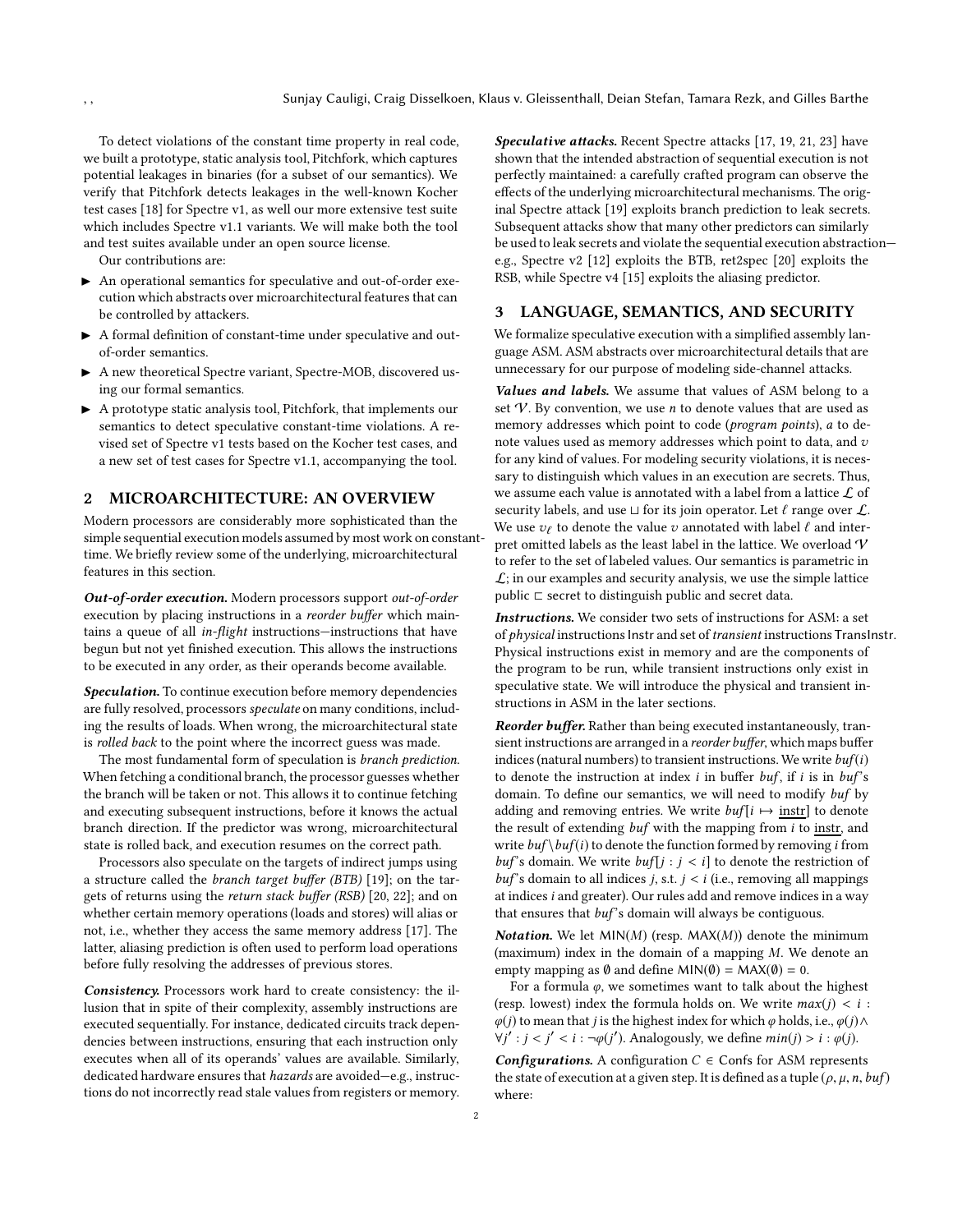- $\rho$  :  $\mathcal{R} \to \mathcal{V}$  is a map from a finite set of register names  $\mathcal{R}$ to labeled values;
- $\blacktriangleright$   $\mu : \mathcal{V} \to \mathcal{V}$  is a memory;
- $\blacktriangleright$  *n* : *V* is the current program point;
- $\triangleright$  buf :  $\mathbb{N} \rightharpoonup$  Translnstr is a reorder buffer.

We treat physical instructions as values in memory, and retrieve instructions from the memory by addressing it with program points. Thus, we assume that for any program point  $n$ ,  $\mu$ (n) maps to a physical instruction.

Formal small-step semantics. Our semantics is modeled after the stages of a processor pipeline. For each program instruction, we distinguish three execution stages: fetch, execute, and retire. Splitting up execution into stages allows us to model out-of-order execution. We model out-of-order execution (Section [3.1\)](#page-2-0), speculative execution (Section [3.2\)](#page-3-0), memory operations (Section [3.3\)](#page-4-0), aliasing prediction (Section [3.4\)](#page-6-0), indirect jumps (Section [3.5\)](#page-8-0), calls and returns (Section [3.6\)](#page-8-1), and finally fence instructions (Section [3.7\)](#page-9-0).

Observations and directives. Although our goal is to reason about microarchitectural side-channels, our semantics does not directly model cache, nor any of the predictors used by speculative semantics. Rather, our semantics models externally visible effects—memory accesses and control flow—by producing a sequence of observations. Modeling the cache through these observations rather than a concrete eviction policy allows us to reason about  $any$  possible cache implementation, as any such policy can be expressed as a function of the sequence of observations.

Furthermore, exposing control flow observations directly in our semantics makes it unnecessary to track a variety of other side channels. For example, while channels such as port contention or register renaming [\[19\]](#page-12-10) produce distinct measurable effects, they serve only to leak the path taken through the code; as such these observations are redundant.

Similarly, instead of modeling a particular branch prediction strategy, we let a hypothetical attacker resolve scheduling nondeterminism arbitrarily by supplying a series of directives. These directives include fetch, execute i, and retire (among others), allowing the attacker to choose when instructions are fetched and retired, and what order instructions are executed in. Not all directives are allowed at all times—for instance, retire is not a valid directive if the reorder buffer is empty.

Step relation. Our semantics is given through a step relation  $\hookrightarrow$ , where a step of the form  $C \frac{\partial}{\partial} C'$  denotes that given directive d, an execution step starting from configuration  $C$  leads to configuration  $C'$  and produces an observation  $o$ . If a directive  $d$  is not compatible with the current configuration, we write this as  $C \xrightarrow[d]{O} \bot$ .

# <span id="page-2-0"></span>3.1 Basic out-of-order execution

**Instructions.** The op instruction has the form  $(r = op(op, \vec{r}, n'))$ , where op indicates which arithmetic operation to perform,  $\vec{r}$  is the list of operands (each operand is either a register or a labeled value),  $r$  is the target register, and  $n'$  is the program point of the next instruction. The transient form of op can be either:

$$
(r = op(op, \overrightarrow{ro})) \quad (unresolved op)
$$
  

$$
(r = v_{\ell}) \qquad (resolved value)
$$

<span id="page-2-1"></span> $(buf + i \rho)(r) = \begin{cases}$  $\overline{\mathcal{L}}$  $\overline{\phantom{a}}$  $v_{\ell}$  if  $max(j) < i : but(j) = (r = \_) \wedge$  $buf(j) = (r = v_\ell)$  $\rho(r)$  if  $\forall j < i : \text{buf}(j) \neq (r = \_)$ ⊥ otherwise

#### Figure 1: Definition of the register resolve function.

where  $v_\ell$  is a (labeled) value. The resolved form of op represents an operation that has already been executed, but is yet to be retired.

**Register resolve function.** In Figure [1,](#page-2-1) we define a function  $($ . + .)(), called the register resolve function, that allows us to determine the value of a register in the presence of pending operations in the reorder buffer. It determines the correct value of a given register r at "time" i, i.e., considering only operations that should be visible to the instruction at index  $i$  in the reorder buffer  $buf$ . For index  $i$ and register  $r$ , the function may  $(1)$  return the latest assignment to  $r$  prior to position  $i$  in the buffer, if the corresponding operation is already resolved; (2) return the value from the register map  $\rho$ , if there are no pending assignments to  $r$  in the buffer; or (3) be undefined. Note that if the latest assignment to  $r$  is yet unresolved then  $(buf +i \rho)(r) = \bot$ . We extend this definition to values by defining  $(buf + i \rho)(v_\ell) = v_\ell$ , for all  $v_\ell \in \mathcal{V}$ , and lift it to lists of registers or values using a pointwise lifting.

#### Inference rules for op.

EXAMPLE-FFTCH

\n
$$
\mu(n) \in \{op, \mid load, store, fence\} \qquad n' = next(\mu(n))
$$
\n
$$
i = MAX(buf) + 1 \qquad but f' = but [i \mapsto transient(\mu(n))]
$$
\n
$$
(\rho, \mu, n, but f) \xrightarrow{\epsilon} (\rho, \mu, n', but f')
$$
\nOF-EXECUTE

\n
$$
but[i] = (r = op(op, π\vec{v}))
$$
\n
$$
\forall j < i : but(j) ≠ fence \qquad (but f + i \rho)(π\vec{v}) = \overrightarrow{v_{\ell}}
$$
\n
$$
\frac{[op(\overrightarrow{v_{\ell}})] = v_{\ell} \qquad but f' = but[i \mapsto (r = v_{\ell})]}
$$
\n
$$
(\rho, \mu, n, but f) \xrightarrow{c} exacti \qquad (\rho, \mu, n, but f')
$$
\nTHE-DEFIRF

value-retire

$$
\text{MIN}(buf) = i
$$
\n
$$
buf(i) = (r = v_\ell) \qquad \rho' = \rho[r \mapsto v_\ell] \qquad \text{buf}' = \text{buf} \setminus \text{buf}(i)
$$
\n
$$
(\rho, \mu, n, \text{buf}) \xrightarrow{\text{retire}} (\rho', \mu, n, \text{buf}')
$$

Fetch. Given a fetch directive, rule SIMPLE-FETCH extends the reorder buffer buf with a new transient instruction. The transient $(\cdot)$ function simply translates the physical instruction at  $\mu(n)$  to its unresolved transient form. It inserts the new, transient instruction at the first empty index in buf, and sets the current program point to the next instruction n'. The SIMPLE-FETCH rule applies to load, store, and fence instructions (described in later sections) as well.

Execute. Given an execute  $i$  directive, rule OP-EXECUTE executes the operation at buffer index i. For this, it first computes the values of all argument registers using the register resolve function. This yields a list of operand values  $\overrightarrow{v_{\ell}}$  used to evaluate operation op via an evaluation function  $\lbrack \cdot \rbrack$ . This function  $\lbrack \cdot \rbrack$  is supplied as a parameter to our semantics, i.e., our semantics is not tied to any particular implementation. Finally, rule OP-EXECUTE updates the

3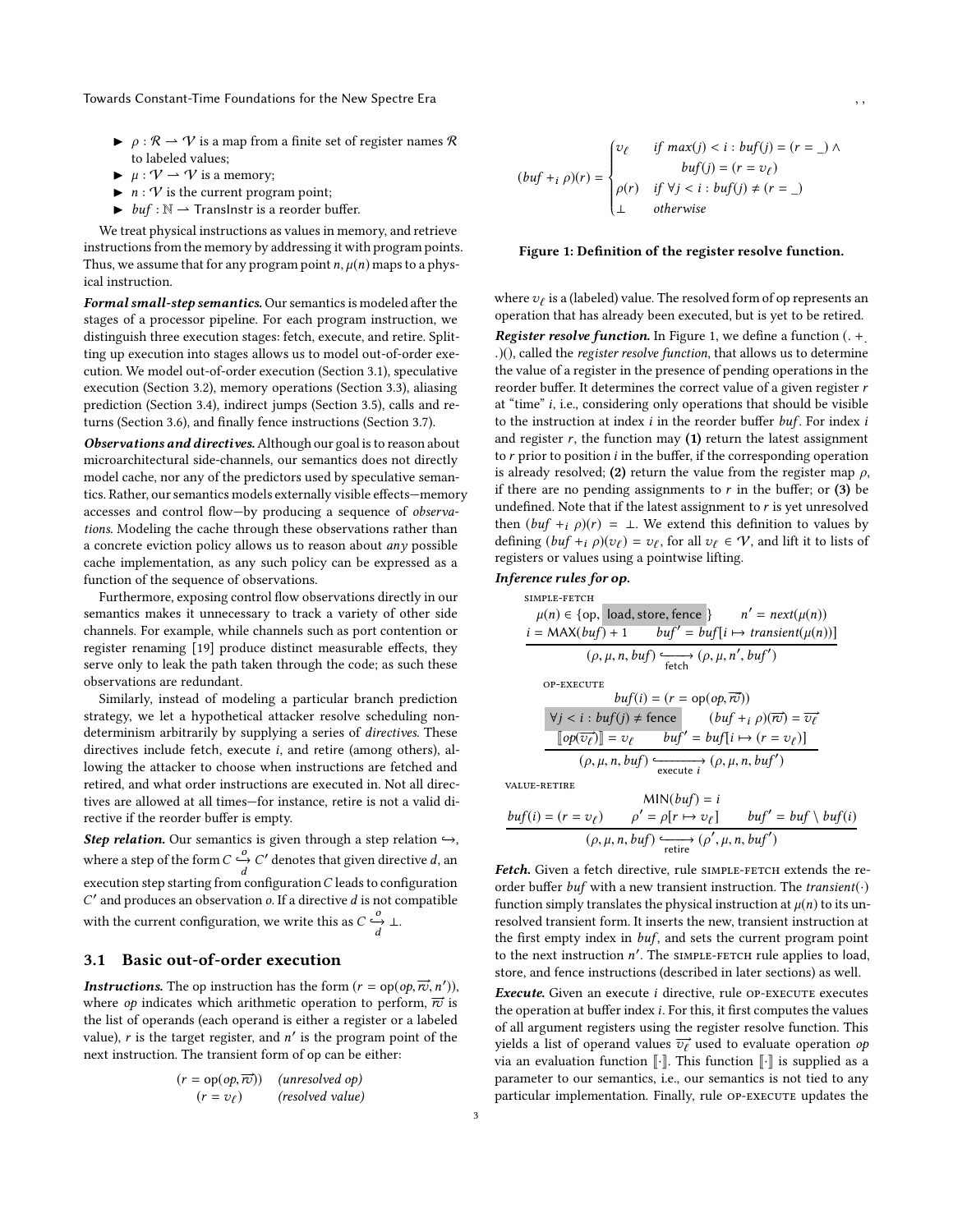<span id="page-3-1"></span>Program Reorder buffer buf after D  $1 \quad (r_a = \text{op}(+, (1, r_a), \underline{2})) \qquad \overline{1} \quad (r_a = \text{op}(+, (1, r_a)))$ 2  $(r_b = \text{op}(+, (4, r_b), 3))$  $\overline{2}$  (r<sub>b</sub> = 4)

Directives: fetch; fetch; execute 2;

(b) With dependence

 $\begin{array}{lll} \text{Program} & \text{Reorder buffer}\;buf \;\text{after}\;D \\ = \text{op}(+,(1,r_a),\underline{2})) & \overline{1} & (r_a = \text{op}(+(1,r_a))) \end{array}$  $\frac{1}{1}$   $(r_a = \text{op}(+, (1, r_a), \underline{2}))$   $\qquad \qquad \overline{1}$   $(r_a = \text{op}(+, (1, r_a)))$  $2 (r_b = \text{op}(+(4, r_a), 3))$   $\overline{2} (r_b = \text{op}(+(4, r_a)))$ 

Directives: fetch; fetch; execute 2;

## Figure 2: Out-of-order execution with and without a data dependence. In part (b), the directive execute  $\overline{2}$  is invalid.

location *i* in *buf* with the resolved instruction ( $r = v_\ell$ ), where  $v_\ell$  is the result of the evaluation function. The rule contains a condition on fences shown in gray, but this condition can be ignored for now; we will explain its significance in Section [3.7,](#page-9-0) where we introduce the semantics for memory barrier instructions.

Retire. Given a retire directive, and under the condition that the oldest instruction in buf (i.e., the instruction with the least index) is fully resolved, rule value-retire updates the register map  $\rho$  by assigning the resolved value to its target. Finally, it removes the instruction from buf.

**Examples.** Consider the program, buffer and directives shown in Figure [2a](#page-3-1). For clarity, we write program points in underline and reorder buffer indices with overline, to separate them from regular values. We assume that all registers are initialized to 0. In the example, the instruction at program point 2 can be executed before instruction at program point  $1$ , since instruction  $2$  does not depend on register  $r_a$ —the target register of the instruction at 1. In particular, since  $r_b$  is not assigned in any previous instruction in the buffer, the invocation of the register resolve function in rule OP-EXECUTE takes the second branch, i.e., reads the value 0 for  $r_b$  from the register map.

Next, consider the example given in Figure [2b](#page-3-1). Because instruction at program counter  $\underline{2}$  depends on register  $r_a$  which is assigned in instruction  $\underline{1}$ , we cannot execute instruction  $\underline{2}$  before  $\underline{1}$  has been fully resolved. Attempting the directive execute  $\overline{2}$  will result in stuck execution  $(⊥)$ , as the register resolve function in rule OP-EXECUTE takes the third branch, i.e., is undefined.

#### <span id="page-3-0"></span>3.2 Speculative execution

Next, we discuss our semantics for conditional branches, and introduce speculative execution.

Instructions. The physical instruction for conditional branches has the following form br(*op,*  $\overrightarrow{rv}, n^{\rm true}, n^{\rm false}$ *), where op* is a Boolean operator whose result determines whether or not to execute the jump,  $\overrightarrow{rv}$  are the operands to  $op$ , and  $n^{\rm true}$  and  $n^{\rm false}$  are the program points for the true and false branches, respectively.

We show br's transient counterparts below. The unresolved form extends the physical instruction by a program point  $n_0$ , which is used to record the branch that is executed speculatively, and may

or may not correspond to the branch that is taken, once op is resolved. The resolved form contains the final jump target.

$$
br(op,  $\overrightarrow{n}$ ,  $n_0$ , ( $n^{\text{true}}, n^{\text{false}}$ )) (unresolved conditional)  
jump  $n_0$  (resolved conditional)
$$

Fetch. We give the rule for the fetch stage below.

\n
$$
\mu(n) = \text{br}(op, \overrightarrow{rc}, n^{\text{true}}, n^{\text{false}}) \quad i = \text{MAX}(buf) + 1
$$
\n

\n\n $\frac{buf' = \text{buf}[i \mapsto \text{br}(op, \overrightarrow{rc}, n^b, (n^{\text{true}}, n^{\text{false}}))]}{(\rho, \mu, n, \text{buf}) \xrightarrow{\text{fetch}: b} (\rho, \mu, n^b, \text{buf}')}$ \n

The COND-FETCH rule speculatively executes the branch determined by the Boolean value  $b \in \{true, false\}$  specified by the directive. The rule updates the current program point  $n$ , allowing execution to continue along the specified branch. The rule then records the chosen branch  $n^{\text{true}}$  or  $n^{\text{false}}$  in the transient jump instruction.

This semantics models the behavior of most modern processors. Since the value of the next program point  $n'$  may not be resolved in the fetch stage, speculation allows execution to continue rather than stalling the pipeline until the branch target is resolved. In hardware, the choice of which branch to execute is made by a branch predictor; our semantics instead allows the schedule to choose which of the rules to execute through the directives fetch: true and fetch: false. This allows us to abstract over any possible predictor implementation.

Execute. Next, we discuss rules for the execute stage.

cond-execute-correct  $buf(i) = br(op, \overrightarrow{ro}, n_0, (n^{\text{true}}, n^{\text{false}}))$  $\forall j < i : \text{buf}(j) \neq \text{fence}$   $(\text{buf} +_i \rho)(\overrightarrow{rv}) = \overrightarrow{v_{\ell}}$  $\llbracket op(\overline{v_{\ell}})\rrbracket = b_{\ell} \qquad n^{b} = n_{0} \qquad buf' = buf[i \mapsto jump \; n^{b}]$  $(\rho, \mu, n, buf) \xleftarrow{\text{jump } n^b_\ell} (\rho, \mu, n, buf')$ 

cond-execute-incorrect

$$
buf(i) = br(op, \overrightarrow{rc}, n_0, (n^{\text{true}}, n^{\text{false}})) \qquad \forall j < i : buf(j) \neq \text{fence}
$$
\n
$$
(buf + i \rho)(\overrightarrow{rc}) = \overrightarrow{v_\ell} \qquad [op(\overrightarrow{v_\ell})] = b_\ell
$$
\n
$$
n^b \neq n_0 \qquad buf' = buf[j : j < i][i \mapsto jump \ n^b]
$$
\n
$$
(\rho, \mu, n, butf) \xleftarrow{\text{rollback}, jump \ n^b}_{\text{execute } i} (\rho, \mu, n^b, butf')
$$

Both rules evaluate the condition  $op$ , as in Section [3.1,](#page-2-0) resulting in a Boolean value b. The rules then compare the actual branch target  $n_b$  against the speculatively chosen target  $n_0$  from the fetch stage.

If the *correct* path was chosen during speculation, i.e.,  $n_0$  agrees with the correct branch  $n^b$ , rule <code>cond-execute-correct</code> updates buf with the fully resolved jump instruction, and emits an observation of jump  $n_{\ell}^b$ . This models the fact that an attacker can see which branch was taken, e.g., by timing executions along different paths. The leaked observation  $n^b$  has label  $\ell$ , propagated from the evaluation of the condition.

In case the wrong path was taken during speculation, i.e., the calculated branch  $n^b$  *disagrees* with  $n_0$ , the semantics must roll back all execution steps along the erroneous path. For this, rule COND-EXECUTE-INCORRECT removes all entries in  $buf$  that are newer than the current instruction (i.e., all entries  $j > i$ ), sets the program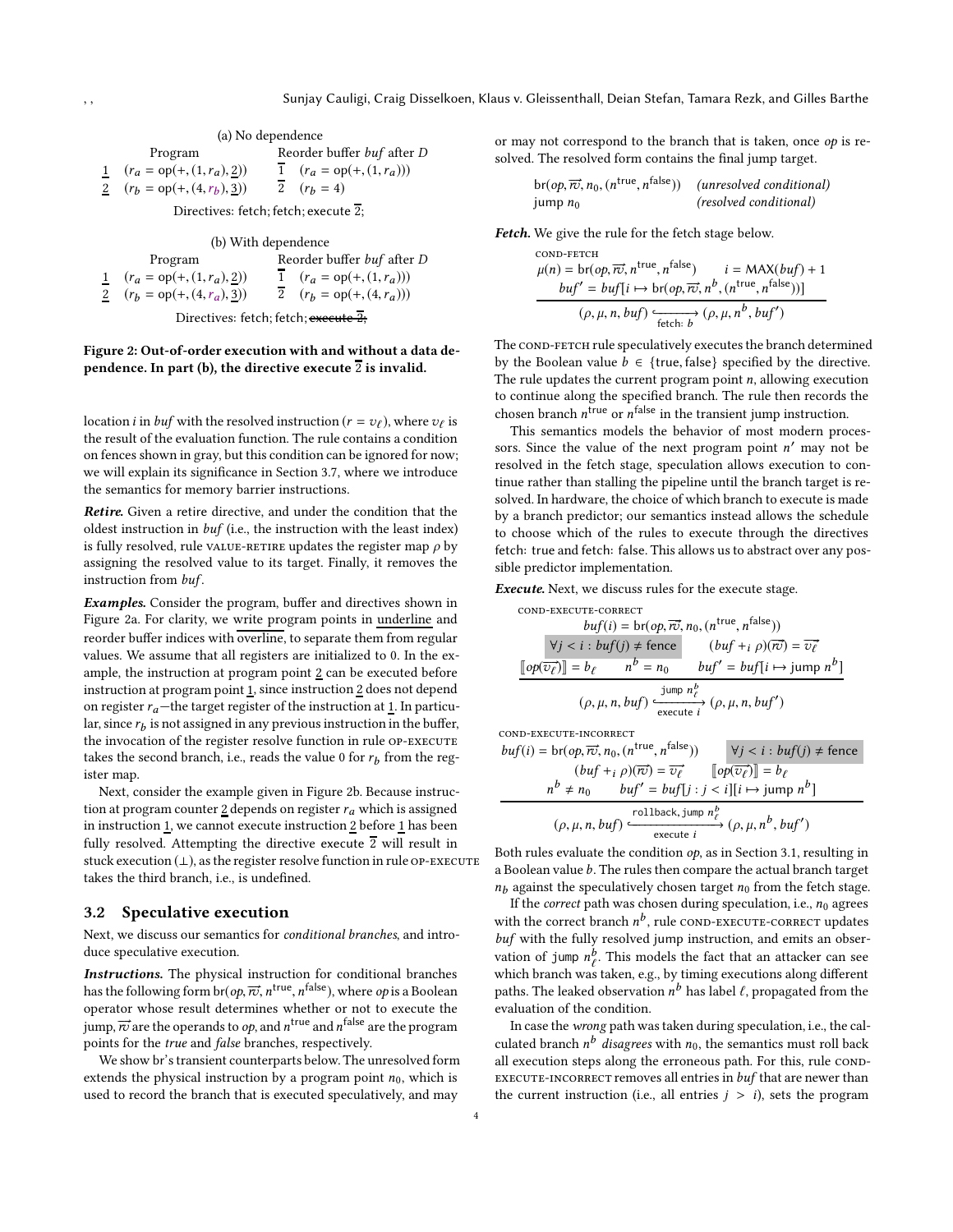<span id="page-4-1"></span>

|                                  | (a) Predicted correctly                                          |                                     |  |  |  |  |  |
|----------------------------------|------------------------------------------------------------------|-------------------------------------|--|--|--|--|--|
|                                  | Initial $buf(i)$                                                 | $buf(i)$ after execute 4            |  |  |  |  |  |
| 3                                | $(r_h = 4)$                                                      | $(r_h = 4)$                         |  |  |  |  |  |
| $\overline{4}$                   | $br(< (2, r_a), \underline{9}, (\underline{9}, \underline{12}))$ | jump 9                              |  |  |  |  |  |
| $\overline{5}$                   | $(r_c = \text{op}(+, (1, r_h)))$                                 | $(r_c = \text{op}(+, (1, r_h)))$    |  |  |  |  |  |
|                                  |                                                                  |                                     |  |  |  |  |  |
|                                  | (b) Predicted incorrectly                                        |                                     |  |  |  |  |  |
| i                                | Initial $buf(i)$                                                 | buf(i) after execute $\overline{4}$ |  |  |  |  |  |
| $\overline{3}$                   | $(r_h = 4)$                                                      | $(r_h = 4)$                         |  |  |  |  |  |
| $\overline{4}$<br>$\overline{5}$ | $br(< (2, r_a), 12, (9, 12))$                                    | jump 9                              |  |  |  |  |  |

Figure 3: Correct and incorrect branch prediction. Initially,  $r_a = 3$ . In (b), the misprediction causes a rollback to 4.

point  $n$  to the correct branch, and updates  $buf$  at index  $i$  with correct value for the resolved jump instruction. Since misspeculation can be externally visible through instruction timing [\[19\]](#page-12-10), the rule issues a rollback observation in addition to the jump observation.

Retire. The rule for the retire stage is shown below. The rule's only effect is to remove the jump instruction from the buffer.

$$
JUMP-RETIME
$$
  
MIN(*buf*) = *i buf*(*i*) = jump *n*<sub>0</sub> *buf'* = *buf* \ *buf*(*i*) *(ρ, μ, n, buf)*  $\xrightarrow{\text{retrie}}$  (*ρ, μ, n, buf'*)

Examples. Figure [3](#page-4-1) shows how branch prediction affects the reorder buffer. In part (a), the branch at index  $\overline{4}$  was predicted correctly. The jump instruction is resolved, and execution proceeds as normal. In part (b), the branch at index  $\overline{4}$  is incorrectly predicted. Upon executing the branch, the misprediction is detected, causing buf to be rolled back to index  $\overline{4}$ .

#### <span id="page-4-0"></span>3.3 Memory operations

We show the physical instructions for load and store below.

$$
(r = \text{load}(\overrightarrow{rv}, n'))
$$
  
store $(rv, \overrightarrow{rv}, n')$ 

As before, *n'* is the program point of the next instruction. For loads,  $r$  is the register receiving the result, while for stores,  $rv$  is the register or value to be stored. For both loads and stores,  $\overrightarrow{rv}$  is a list of operands (registers and values) which are used to calculate the operation's target address.

Transient instructions. The transient counterparts of load and store have the form:

$$
(r = load(\overrightarrow{rv}))^n
$$
 (unresolved load)  
store( $rv, \overrightarrow{rv}$ ) (unresolved store)  
store( $v_{\ell}, a_{\ell}$ ) (resolved store)

Unresolved loads represent transient load instructions that wait to be executed; upon execution they turn into resolved value instructions, which were introduced in Section [3.1.](#page-2-0) We annotate unresolved load instructions with the program point of the physical instruction that generated them; we omit annotations whenever not used.

Unresolved and resolved store instructions share the same syntax, but for resolved stores, both address and operand are required to be single values.

Address calculation. We assume an arithmetic operator addr which calculates target addresses for stores and loads from its operands. We leave this operation abstract in order to model a large variety of architectures. For example, in a simple addressing mode,  $\lceil \mathit{addr}(\vec{v}) \rceil$ might compute the sum of its operands; in an x86-style address mode,  $\llbracket \text{addr}([v_1,v_2,v_3]) \rrbracket$  might instead compute  $v_1 + v_2 \cdot v_3$ .

Store forwarding. With out-of-order semantics, it is possible for our execution state to have multiple load and store transient instructions concurrently. In particular, there may be unresolved loads and stores that will read or write to the same address in memory. Under a naive model, we must wait to execute load instructions until all prior store instructions have been retired, in case they overwrite the address we will load from. Indeed, some real-world processors behave exactly this way [\[8](#page-12-18)].

However, for performance reasons, most modern processors implement store-forwarding for memory operations: if a load reads from the same address as a prior store and the store has already been resolved, the processor can forward the resolved value to the load rather than wait for the store to commit to memory [\[34\]](#page-13-0).

To properly model forwarding semantics, we modify the syntax of resolved value transient instructions. We add annotations to instructions  $(r = v_\ell)$  to recall if they were generated by a load  $(r = v_{\ell} \{i, a\})^n$ , where the index *i* records either the buffer index of the store instruction that forwarded its value to the load, or ⊥, if there was no such instruction and the value was taken from memory. We also record the memory address a associated with the data, and the program point  $n$  of the load instruction that generated the value instruction. The annotation is only relevant for memory rules and can be ignored elsewhere.

Fetch. The fetch stages for load and store are straightforward analogues of the fetch stage for op, and thus share the same rule SIMPLE-FETCH: the current instruction is translated to its transient form and inserted into the buffer at the next largest index. Note that  $transient(\cdot)$  annotates the transient load instruction with its program point.

Load execution. Next, we cover the rules for the load execute stage.

LOAD-EXECUTE-NODE

\n
$$
buf(i) = (r = \text{load}(\overline{r}c))^n
$$
\n
$$
Vj < i : buf(j) \neq \text{fence}
$$
\n
$$
(buf +_i \rho)(\overline{r}c) = \overline{v}c
$$
\n
$$
[addr(\overline{v}c)] = a
$$
\n
$$
\ell_a = \Box \overline{\ell} \qquad \forall j < i : buf(j) \neq \text{store}(\_, a)
$$
\n
$$
\mu(a) = v\ell \qquad buf' = buf[i \mapsto (r = v_{\ell} \{ \bot, a \})^n]
$$
\n
$$
(\rho, \mu, n, buf) \xrightarrow{\text{read } a\ell_a} (\rho, \mu, n, buf')
$$
\nLOAD-EXECUTE-FORWARD

\n
$$
buf(i) = (r = \text{load}(\overline{r}c))^n
$$
\n
$$
Vi < i : buf(i) \neq \text{force}
$$

 $buf(i) = (r = load(\overrightarrow{rv}))$  $(\overrightarrow{rv}))^n$   $\forall j < i : \text{buf}(j) \neq \text{fence}$  $(buf + i \rho)(\overrightarrow{rv}) = \overrightarrow{v_{\ell}}$  $\overrightarrow{v_{\ell}}$  [addr( $\overrightarrow{v_{\ell}}$ )  $\mathbb{E}[\mathbf{z} = a \quad \ell_a = \mathbb{Z} \vec{\ell}]$  $max(j) < i : but(j) = store(\_, a) \land but f(j) = store(\nu_{\ell}, a)$  $buf' = buf[i \mapsto (r = v_{\ell} \{j, a\})^n]$  $(\rho, \mu, n, but) \xrightarrow[\text{execute } i]{\text{fwd } a_{\ell_a}} (\rho, \mu, n, but')$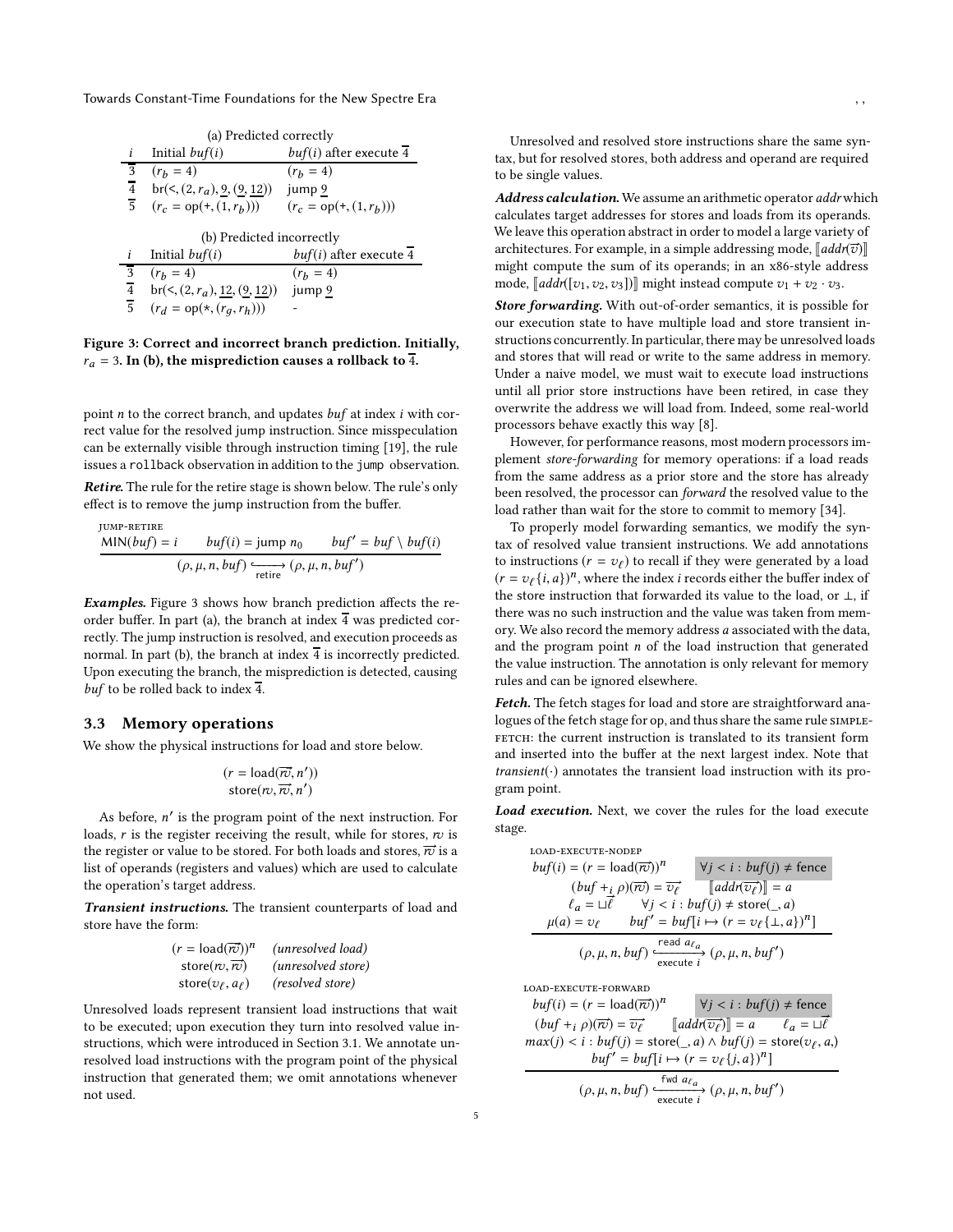Given an execute directive for buffer index i, and under the condition that i points to an unresolved load, rule LOAD-EXECUTEnodep applies if there are no prior store instructions in buf that have a resolved, matching address. The rule first resolves the operand list  $\overrightarrow{r\!v}$  into a list of values  $\overrightarrow{v_{\ell}}$  , and then uses  $\overrightarrow{v_{\ell}}$  to calculate the target address a. It then retrieves the current value  $v_f$  at address a from memory, and finally adds to the buffer a resolved value instruction assigning  $v_\ell$  to the target register  $r$ . We annotate the value instruction with the address a and ⊥, signifying that the value comes from memory. Finally, the rule produces the observation read  $a_{\ell_a}$ , which renders the memory read at address  $a$  with label  $\ell_a$  visible to an attacker.

Rule load-execute-forward applies if the most recent store instruction in buf with a resolved, matching address has a resolved data value. Instead of accessing memory, the rule forwards the value from the store instruction, annotating the new value instruction with the calculated address  $a$  and the index  $j$  of the originating store instruction. Rather than producing a read observation, the rule produces a fwd observation with the labeled address  $a_{\ell_a}$ . This observation captures that the attacker can determine (e.g., by observing the absence of memory access using a cache timing attack) that a forwarded value from address a was found in the buffer instead of loaded from memory.

Importantly, neither of the rules has to wait for prior stores to be resolved, but can instead proceed speculatively. This can lead to mispredicted state when a more recent store to the load's address has not been resolved yet; we show how to deal with misprediction in the rules for the store instruction.

Store execution. We show the rules for stores below.

$$
score\text{-}EXECUTE-vALUE}
$$
\nbut (i) = store (rv, π)  
\n
$$
(buf + i \rho)(rv) = v_{\ell} \qquad buf' = buf[i \rightarrow store(v_{\ell}, π)]
$$
\n
$$
(ρ, μ, n, buf) \xrightarrow{e} (ρ, μ, n, buf')
$$
\n
$$
score\text{-}EXECUTE-ADDR-OK
$$
\n
$$
buf(i) = store(rv, π)\n
$$
(buf + i \rho)(π) = \overline{v_{\ell}}
$$
 
$$
[add(π\overline{v_{\ell}})] = a \qquad \ell_a = ∪\ell
$$
\n
$$
Vk > i : buf(k) = (r = ... {j_k, a_k}) :
$$
\n
$$
(a_k = a \Rightarrow j_k \ge i) \land (j_k = i \Rightarrow a_k = a)
$$
\n
$$
buf' = buf[i \rightarrow store(rv, a_{\ell_a})]
$$
\n
$$
(ρ, μ, n, buf) \xrightarrow{fwd a_{\ell_a}}
$$
\n
$$
for \text{ } s = x \text{ if } \ell \in \mathbb{Z}
$$
\n
$$
buf(i) = store(rv, π)\n
$$
buf(i) = store(rv, π)\n
$$
buf(i) = store(rv, π)\n
$$
Vj < i : buf(j) \ne \text{fence}
$$
\n
$$
(buf + i \rho)(π) = \overline{v_{\ell}}
$$
 
$$
[add(π\overline{v_{\ell}})] = a \qquad \ell_a = ∪\ell
$$
\n
$$
min(k) > i : buf(k) = (r = ... {j_k, a_k})^n :
$$
\n
$$
(a_k = a \land j_k < i) \lor (j_k = i \land a_k \ne a)
$$
\n
$$
buf' = buf[j : j < k][i \mapsto store(rv, a_{\ell_a})]
$$
\n
$$
(ρ, μ, n, buf) \xrightarrow{rollback, fwd a_{\ell_a}}
$$
\n
$$
(ρ, μ, n, buf')
$$
$$
$$
$$
$$

The execution of store is split into two steps: value resolution, represented by the directive execute  $i$ : value, and address resolution, represented by the directive execute  $i : addr$ . As the order of execution is determined by the directives, a schedule is free to determine

֒−−−−−−−−−−−−−−−→ execute <sup>i</sup>: addr

<span id="page-5-0"></span>

| Registers                                    | $\rho(r_a) = 40_{\text{pub}}$                             |                                              |  |  |  |
|----------------------------------------------|-----------------------------------------------------------|----------------------------------------------|--|--|--|
| <b>Directives</b>                            | D= execute $\overline{4}$ ; execute 3 : addr              |                                              |  |  |  |
| Leakage for D                                | fwd 43 $_{\text{pub}}$ ; rollback, fwd 43 $_{\text{pub}}$ |                                              |  |  |  |
| starting buf                                 | buf after execute 4                                       | buf after D                                  |  |  |  |
| $\overline{2}$ store(12, 43 <sub>pub</sub> ) | $\overline{2}$ store(12, 43 <sub>pub</sub> )              | $\overline{2}$ store(12, 43 <sub>pub</sub> ) |  |  |  |
| $\overline{3}$ store(20, [3, $r_a$ ])        | 3 store(20, [3, $r_a$ ])                                  | $\overline{3}$ store(20, 43 <sub>pub</sub> ) |  |  |  |
| $\overline{4}(r_c = \text{load}([43]))$      | $\overline{4}(r_c = 12\{2, 43\})$                         |                                              |  |  |  |

Figure 4: Store hazard caused by late execution of store addresses. The store address for  $\overline{3}$  is resolved too late, causing the later load instruction to forward from the wrong store. When 3's address is resolved, the execution must be rolled back. In this example,  $\llbracket addr(\cdot) \rrbracket$  adds its arguments.

whether to resolve address or data first. Either step may be skipped, if data or address are already in immediate form.

Rule STORE-EXECUTE-ADDR-OK applies if no misprediction has been detected, i.e., if no load instruction forwarded data from an outdated store. This is checked by requiring that all value instructions *after* the current index (i.e., with indices  $k > i$ ) with an address a matching the current store must be using a value forwarded from a store *at least as recent* as this one (i.e.,  $a_k = a \Rightarrow j_k \ge i$ ). For this check, we define  $\perp < n$ , for any index n. That is, if a future load matches addresses with the current store but took its value from memory, this is always considered a misprediction.

If there was indeed a misprediction, i.e., if there was a value instruction with an outdated data value, the rule STORE-EXECUTE-ADDR-HAZARD picks the earliest such instruction (index  $k$ ), restarts the execution by resetting the next instruction pointer to the program point  $n_k$  of the load originating the value instruction, and discards all transient instructions at indices greater than k from the reorder buffer. As in the case of misspeculation, the rule issues a rollback observation.

Retire. Stores are retired using the rule below.

$$
\text{STORE-RETIME}\n\text{MIN}(buf) = i \quad buf(i) = \text{store}(v_\ell, a_{\ell_a})\n\mu' = \mu[a \rightarrow v_\ell] \quad buf' = buf \setminus buf(i)\n\over (\rho, \mu, n, buf) \xrightarrow{\text{write } a_{\ell_a}} (\rho, \mu', n, buf')
$$

A fully resolved store instruction retires similarly to a value instruction. Instead of updating the register map  $\rho$ , rule store-RETIRE updates the memory. Since memory writes are observable to an attacker, the rule produces an observation of write  $a_{\ell_a}$  containing the store's address and security label.

As mentioned previously, load instructions resolve to value instructions, and are retired using rule VALUE-RETIRE from the last section: annotations are ignored when values are retired.

Examples. Figure [4](#page-5-0) gives an example of store-to-load forwarding. In the starting configuration, the store at index  $\overline{2}$  is fully resolved, while the store at index  $\overline{3}$  has an unresolved address. The first step of the schedule executes the load at  $\overline{4}$ . This load accesses address 43, which matches the store at index  $\overline{2}$ . Since this is the most recent such store and has a resolved value, the load gets the value 12 from this store. The following step resolves the address of the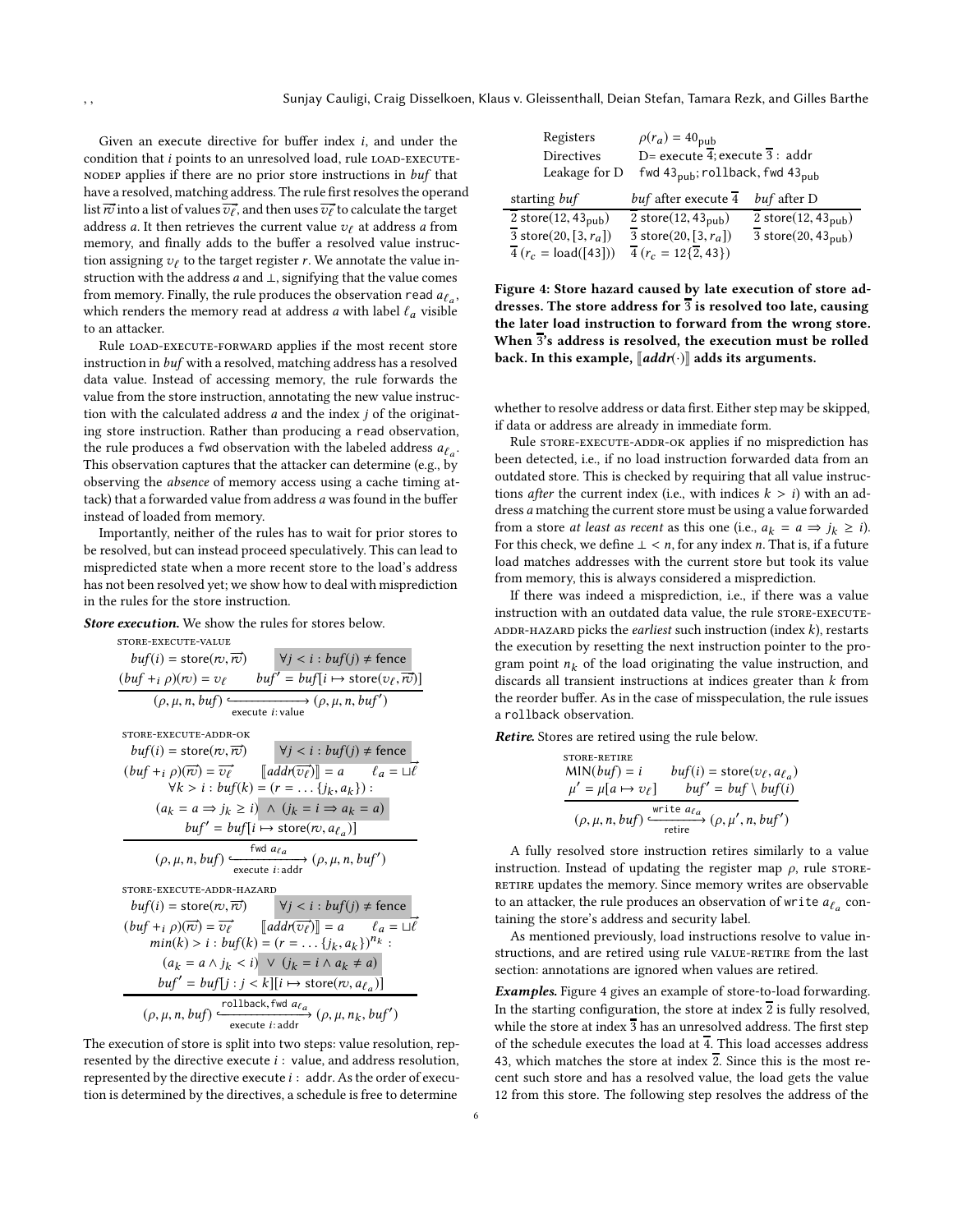<span id="page-6-1"></span>Towards Constant-Time Foundations for the New Spectre Era

| Registers          |                                                                          | Program                 |                              |  |
|--------------------|--------------------------------------------------------------------------|-------------------------|------------------------------|--|
| $\rho(r)$<br>r     | n                                                                        | $\mu(n)$                |                              |  |
| $9_{pub}$<br>$r_a$ | 1                                                                        | $br(>, (4, r_a), 2, 4)$ |                              |  |
| Memory             | $\overline{2}$                                                           |                         | $(r_b = load([40, r_a], 3))$ |  |
| $\mu(a)$<br>a      | $\overline{3}$                                                           |                         | $(r_c = load([44, r_h], 4))$ |  |
| 40.43              | $\overline{\mathbf{4}}$<br>array $A_{pub}$                               |                         |                              |  |
| 4447               | array $B_{\text{pub}}$                                                   |                         |                              |  |
| 484B               | $array$ $Key_{\rm sec}$                                                  |                         |                              |  |
| Directive          | Effect on buf                                                            |                         | Leakage                      |  |
| fetch: true        | $1 \mapsto br(>(4, r_a), \underline{2}, (\underline{2}, \underline{4}))$ |                         |                              |  |
| fetch              | $\overline{2} \mapsto (r_b = \text{load}([40, r_a]))$                    |                         |                              |  |
| fetch              | $\overline{3} \mapsto (r_c = \text{load}([44, r_b]))$                    |                         |                              |  |
| execute 2          | $2 \mapsto (r_b = \text{Key}[1]_{\text{sec}})$                           |                         | read 49 <sub>pub</sub>       |  |
| execute 3          | $\overline{3} \mapsto (r_c = X)$                                         |                         | read $a_{\rm sec}$           |  |
|                    | where $a = Key[1]_{sec} + 44$                                            |                         |                              |  |

Figure 5: Example demonstrating a v1 Spectre attack. The branch at  $1$  acts as bounds check for array  $A$ . The execution speculatively ignores the bounds check, resulting in leaking a byte of the secret Key.

<span id="page-6-2"></span>

| Registers                  |                                 |                | Reorder buffer                                                    |                    |
|----------------------------|---------------------------------|----------------|-------------------------------------------------------------------|--------------------|
| $\rho(r)$<br>r             |                                 | i              | buf(i)                                                            |                    |
| $5_{\rm pub}$<br>$r_a$     |                                 | 1              | br(>, $(4, r_a)$ , $2$ , $(2, 4)$ )                               |                    |
| $r_b$<br>$x_{\rm sec}$     |                                 | $\overline{2}$ | store $(r_h, \lceil 40, r_a \rceil)$                              |                    |
| Memory                     |                                 |                |                                                                   |                    |
| $\mu(a)$<br>a              |                                 | 7              | $(r_c = load([45]))$                                              |                    |
| 40.43<br>$secretKey_{sec}$ |                                 | 8              | $(r_c = load([48, r_c]))$                                         |                    |
| $pubArr A_{pub}$<br>4447   |                                 |                |                                                                   |                    |
| $pubArr B_{pub}$<br>484B   |                                 |                |                                                                   |                    |
| Directive                  | Effect on buf                   |                |                                                                   | Leakage            |
| execute 2 : addr           |                                 |                | $\overline{2} \mapsto \text{store}(r_b, 45_{\text{pub}})$         | $fwd 45_{pub}$     |
| execute 2 : value          |                                 |                | 2 $\mapsto$ store( $x_{\text{sec}}$ , 45 <sub>pub</sub> )         |                    |
| execute $\overline{7}$     |                                 |                | $\overline{7} \mapsto (r_c = x_{\text{sec}}\{\overline{2}, 45\})$ | $fwd 45_{pub}$     |
| execute $\overline{8}$     |                                 |                | $\overline{8} \mapsto (r_c = X\{\perp, a\})$                      | read $a_{\rm sec}$ |
|                            | where $a = x_{\text{sec}} + 48$ |                |                                                                   |                    |

Figure 6: Example demonstrating a store-to-load Spectre v1.1 attack. A speculatively stored value is forwarded and then leaked using a subsequent load instruction.

store at index 3. This store also matches address 43, but has a more recent index than the store the load forwarded from. This triggers a hazard, leading to the rollback of the load from the reorder buffer.

Spectre examples. We now have enough machinery to capture several variants of Spectre attacks. Figure [5](#page-6-1) demonstrates how our semantics models a Spectre v1 attack [\[19\]](#page-12-10). The branch at program point  $1$  serves as a bounds check for array  $A$ . Even though the check  $4 > r_a$  fails in a sequential execution, the speculative execution proceeds, as the schedule predicts that the true branch will be taken. The execution performs an an out-of-bounds access which aliases to array Key[1]. This value is then used in a following load operation, leaking the byte to a public observer.

<span id="page-6-3"></span>

| Registers              |                                                                                                                                                                    |                | Reorder buffer                                       |                             |
|------------------------|--------------------------------------------------------------------------------------------------------------------------------------------------------------------|----------------|------------------------------------------------------|-----------------------------|
| $\rho(r)$<br>r         |                                                                                                                                                                    | i              | buf(i)                                               |                             |
| $r_a$                  | $40_{\rm pub}$                                                                                                                                                     | 2              | store $(0, [3, r_a])$                                |                             |
| Memory                 |                                                                                                                                                                    | $\overline{3}$ | $(r_c = load([43]))$                                 |                             |
| $\mu(a)$<br>a          |                                                                                                                                                                    | $\overline{4}$ | $(r_c = load([44, r_c]))$                            |                             |
| 40.43                  | $\overline{\text{secretKey}_{\text{sec}}}$                                                                                                                         |                |                                                      |                             |
| 4447                   | $pubArr A_{pub}$                                                                                                                                                   |                |                                                      |                             |
| Directive              | Effect on buf                                                                                                                                                      |                |                                                      | Leakage                     |
| execute 3              |                                                                                                                                                                    |                | $3 \mapsto (r_c = \text{secretKey}[3]\{\perp, 43\})$ | read $43_{\text{pub}}$      |
| execute $\overline{4}$ | $4 \mapsto (r_c = X\{\perp, a\})$                                                                                                                                  |                |                                                      | read $a_{\rm sec}$          |
| execute $2:$ addr      | $\{\overline{3},\overline{4}\}\notin \mathit{buf}$<br>$\overline{2} \mapsto \text{store}(0, 43_{\text{pub}})$<br>where $a = \text{secretKey}[3]_{\text{sec}} + 44$ |                |                                                      | rollback,<br>fwd $43_{pub}$ |

Figure 7: Example demonstrating a v4 Spectre attack. The store is executed too late, causing later load instructions to use outdated values.

Figure [6](#page-6-2) shows a simple disclosure gadget using forwarding from an out-of-bounds write. In this example, a secret value  $x_{\text{sec}}$  is supposed to be written to secretKey at an index  $r_a$  as long as  $r_a$  is within bounds. However, due to branch misprediction, the store instruction is executed despite  $r_a$  being too large. The load instruction at index  $\overline{7}$ , normally benign, now aliases with the store at index  $\overline{2}$ , and receives the secret  $x_{\text{sec}}$  instead of a public value from pubArrA. This value is then used as the address of another load instruction, causing  $x_{\text{sec}}$  to leak.

Figure [7](#page-6-3) shows a Spectre v4 vulnerability caused when a load fails to forward from a prior store. In this example, the load at index  $\overline{3}$  executes before the store at  $\overline{2}$  calculates its address. As a result, execution with this schedule loads the outdated secret value at address 43 and leaks it, instead of using the public zeroed-out value that should have overwritten it.

#### <span id="page-6-0"></span>3.4 Aliasing prediction

Modern hardware can further speculate on load-store aliasing by including aliasing prediction, in which a load can be predicted to alias with a past store even if that store's address has not yet been resolved [\[16,](#page-12-19) [28](#page-12-20)]. This provides greater performance whenever a store to a slow-to-calculate address is followed by a load from the same address, e.g., in a tight loop. Aliasing prediction allows the processor to guess the correct store-to-load forwarding before the addresses resolve.

We extend the memory semantics from Section [3.3](#page-4-0) to model aliasing prediction by introducing a new transient instruction ( $r =$  $\textsf{load}(\overrightarrow{rv},(v_\ell,j)))$ , which represents a partially executed load with forwarded data. As before, r is the target register and  $\vec{r}$  is the list of arguments for address calculation. The new parameters are  $v_{\ell}$ , the forwarded data, and j, the buffer index of the originating store. We now discuss the step-rules for the new instruction.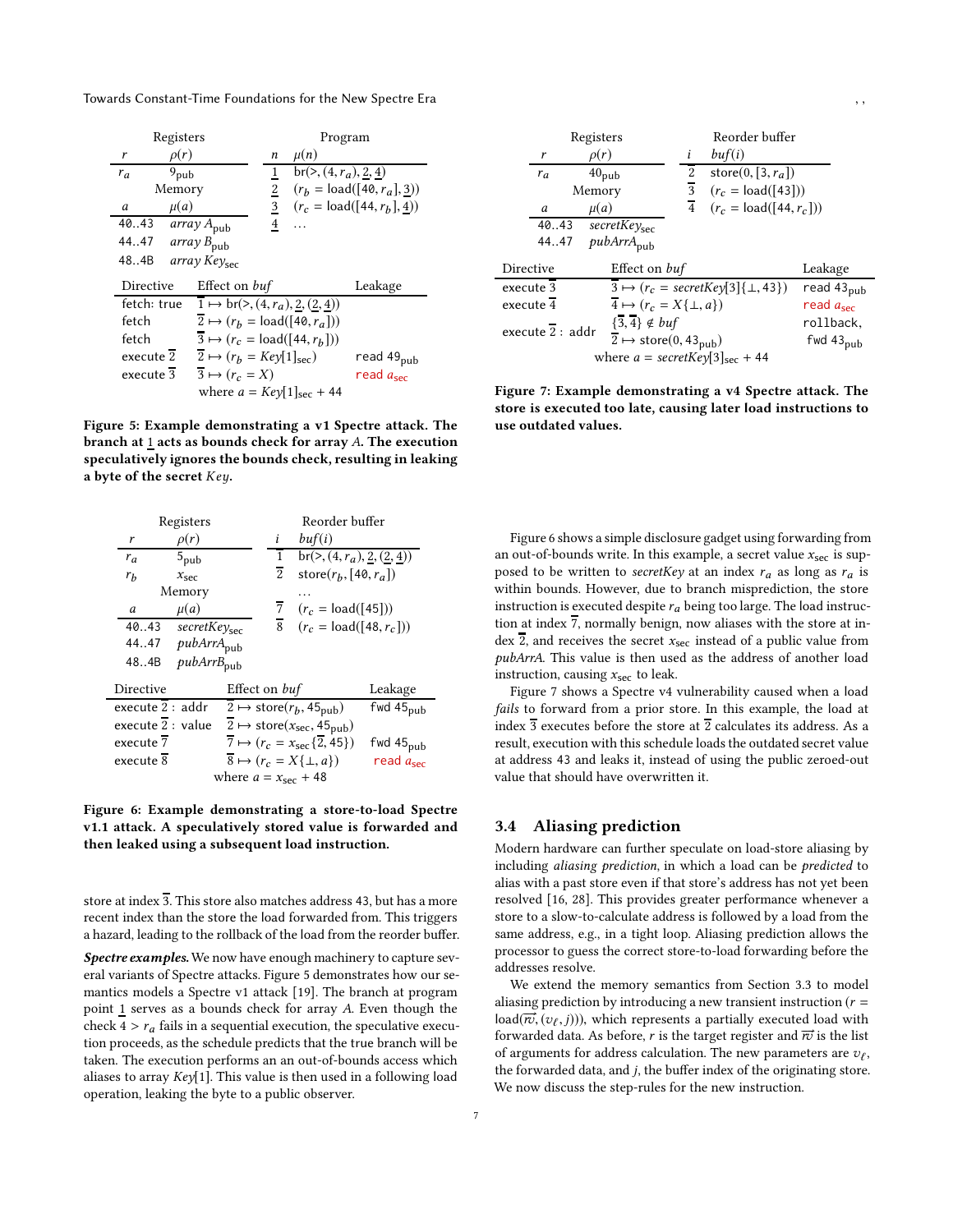#### Forwarding via attacker directives.

load-execute-forwarded-guessed  $buf(i) = (r = load(\overrightarrow{rv}))^n$  $j < i$   $\forall k < i : \text{buf}(k) \neq \text{fence}$  $,\overrightarrow{r_{ij}})$  $buf' = buf[i \mapsto (r = load(\vec{rc}, (v_{\ell}, j)))^n]$  $(\rho, \mu, n, buf) \xrightarrow{\epsilon_{\text{execute } i: fwd j}} (\rho, \mu, n, buf')$ 

Rule load-execute-forwarded-guessed implements forwarding in the presence of unresolved target addresses. Instead of forwarding the value from the latest resolved store to the same address, as in Section [3.3,](#page-4-0) the attacker can now freely choose to forward from any store with a resolved value—even if its target address is not known yet. Given a choice which store to forward from—supplied via a directive—the rule updates the reorder buffer with the new partially resolved load and records both the forwarded value and the buffer index of the store the value was forwarded from.

Register resolve function. To state our rules for executing the new partially resolved load instruction, we need to extend the register resolve function (. +. .)() to account for partially executed loads with forwarded data. In particular, whenever the register resolve function computes the latest resolved assignment to some register r, it now needs to not only consider resolved value instructions, but it also needs to account for our new partially executed load: whenever the latest resolved assignment in the buffer is a partially executed load, the register resolve function returns its value.

We can now discuss the execution rules, where the partially executed load may resolve against either the forwarded store or against memory.

#### Resolving when originating store is in the reorder buffer.

load-execute-addr-ok

$$
buf(i) = (r = load(\overrightarrow{rv}, (v_{\ell}, j)))^n
$$
  
\n
$$
\ell_a = \sqcup \overrightarrow{\ell} \qquad \text{but } f(j) = \overrightarrow{vv} \qquad \text{[add}(\overrightarrow{rv}) \qquad \text{= } a
$$
  
\n
$$
\ell_a = \sqcup \overrightarrow{\ell} \qquad \text{but } f(j) = \text{store}(v_{\ell}, \overrightarrow{rv}_j) \land (\overrightarrow{rv}_j = a' \Rightarrow a' = a)
$$
  
\n
$$
\forall k : (j < k < i) : \text{but } (k) \neq \text{store}(\_a)
$$
  
\n
$$
\text{but } f' = \text{but } [i \mapsto (r = v_{\ell} \{j, a\})^n]
$$
  
\n
$$
(\rho, \mu, n, \text{but } f) \xrightarrow{\text{fwd } a_{\ell_a}} (\rho, \mu, n, \text{but } f')
$$

load-execute-addr-hazard

$$
buf(i) = (r = load(\overrightarrow{rv}, (v_{\ell}, j)))^{n'}
$$

$$
(buff + i\rho)(\overrightarrow{rv}) = \overrightarrow{v_{\ell}} \qquad [add(\overrightarrow{v_{\ell}})] = a
$$

$$
\ell_a = \sqcup \overrightarrow{\ell} \qquad (buf(j) = store(v_{\ell}, a') \land a' \neq a) \lor
$$

$$
(\exists k : j < k < i \land buf(k) = store(\_, a)) \qquad buf' = buf[j : j < i]
$$

$$
(\rho, \mu, n, buf) \xleftarrow{\text{rollback, fwd } a_{\ell_a}} (\rho, \mu, n', buf')
$$

To resolve  $(r = \text{load}(\overrightarrow{rv}, (v_\ell, j)))^n$  when its forwarding store is still in  $buf(j)$ , we calculate the load actual target address  $a$  and compare it against the target address of the store at  $buf(j)$  that was used for forwarding. If the store is not followed by later stores to  $a$ , and either (1) the store's address is resolved and its address is  $a$ , or (2) the store's address is still unresolved, we update the reorder buffer with an annotated value instruction (rule LOAD-EXECUTEaddr-ok).

If, however, either the originating store resolved to a different address (mispredicted aliasing) or a later store resolved to the same

address (hazard), we roll back our execution to just before the load (rule load-execute-addr-hazard).

We allow the load to execute even if the originating store has not yet resolved its address. When the store does finally resolve its address, it must check that the addresses match and that the forwarding was correct. The gray formulas in STORE-EXECUTE-ADDRok and store-execute-addr-hazard perform these checks: For forwarding to be correct, all values forwarded from a store at  $buf(i)$ must have a matching annotated address ( $\forall k > i : j_k = i \Rightarrow a_k =$ a). Otherwise, if any value annotation has a mismatched address, then the instruction is rolled back ( $j_k = i \land a_k \neq a$ ).

Resolving when originating store is not in the buffer anymore. We must also consider the case where we have delayed resolving the load address to the point where the originating store has already retired, and is no longer available in buf. If this is the case, and no other prior store instructions have a matching address, then we must check the forwarded data against memory.

LOAD-EXECUTE-ADDR-MAMATCH

\n
$$
buf(i) = (r = \text{load}(\overrightarrow{rv}, v_{\ell}, j))^n
$$
\n
$$
j \notin buf \qquad (buf + i \rho)(\overrightarrow{rv}) = \overrightarrow{v_{\ell}}
$$
\n
$$
\ell_a = \sqcup \overrightarrow{\ell} \qquad \text{[addr}(\overrightarrow{v_{\ell}})] = a \qquad \forall k < i : buf(k) \neq store(\_, a)
$$
\n
$$
\mu(a) = v_{\ell} \qquad buf' = buf[i \mapsto (r = v_{\ell} \{ \bot, a \})^n]
$$
\n
$$
(\rho, \mu, n, buf) \xleftarrow{\text{read } a_{\ell_a}} (\rho, \mu, n, buf')
$$

load-execute-addr-mem-hazard

$$
buf(i) = (r = load(\overrightarrow{rv}, v_\ell, j))^n'
$$
  

$$
j \notin but \qquad (buf +_i \rho)(\overrightarrow{rv}) = \overrightarrow{v_\ell}
$$
  

$$
\ell_a = \sqcup \overrightarrow{\ell} \qquad [add(\overrightarrow{v_\ell})] = a \qquad \forall k < i : but(k) \neq store(\_, a)
$$
  

$$
\mu(a) = v'_{\ell'} \qquad v'_{\ell'} \neq v_{\ell} \qquad but' = but[j : j < i]
$$
  

$$
(\rho, \mu, n, but) \xleftarrow{\text{rollback, read } a_{\ell_a}} (\rho, \mu, n', but')
$$

 $\mathbf{a}$ ′

If the originating store has retired, and no intervening stores match the same address, we must load the value from memory to ensure we were originally forwarded the correct value. If the value loaded from memory matches the value we were forwarded, we update the reorder buffer with a value instruction annotated as if it had originally been loaded from memory (rule LOAD-EXECUTEaddr-mem-match).

If a store different from the originating store overwrote the originally forwarded value, the value loaded from memory may not match the value we were originally forwarded. In this case we roll back execution to just before the load (rule LOAD-EXECUTE-ADDRmem-hazard).

New (theoretical) Spectre attack. Thanks to the alias prediction semantics, we discover a new class of Spectre vulnerability, which we call Spectre-MOB<sup>[2](#page-7-0)</sup>, using the Canella et al. naming scheme [\[6\]](#page-12-8). An attacker mistrains the alias predictor to cause a store to incorrectly forward (secret) data to an unrelated load, which then proceeds to leak the forwarded data. If an attacker is able to mistrain the alias predictor, this can lead to more serious vulnerability than

<span id="page-7-0"></span><sup>&</sup>lt;sup>2</sup>From Memory Order Buffer [\[16](#page-12-19)].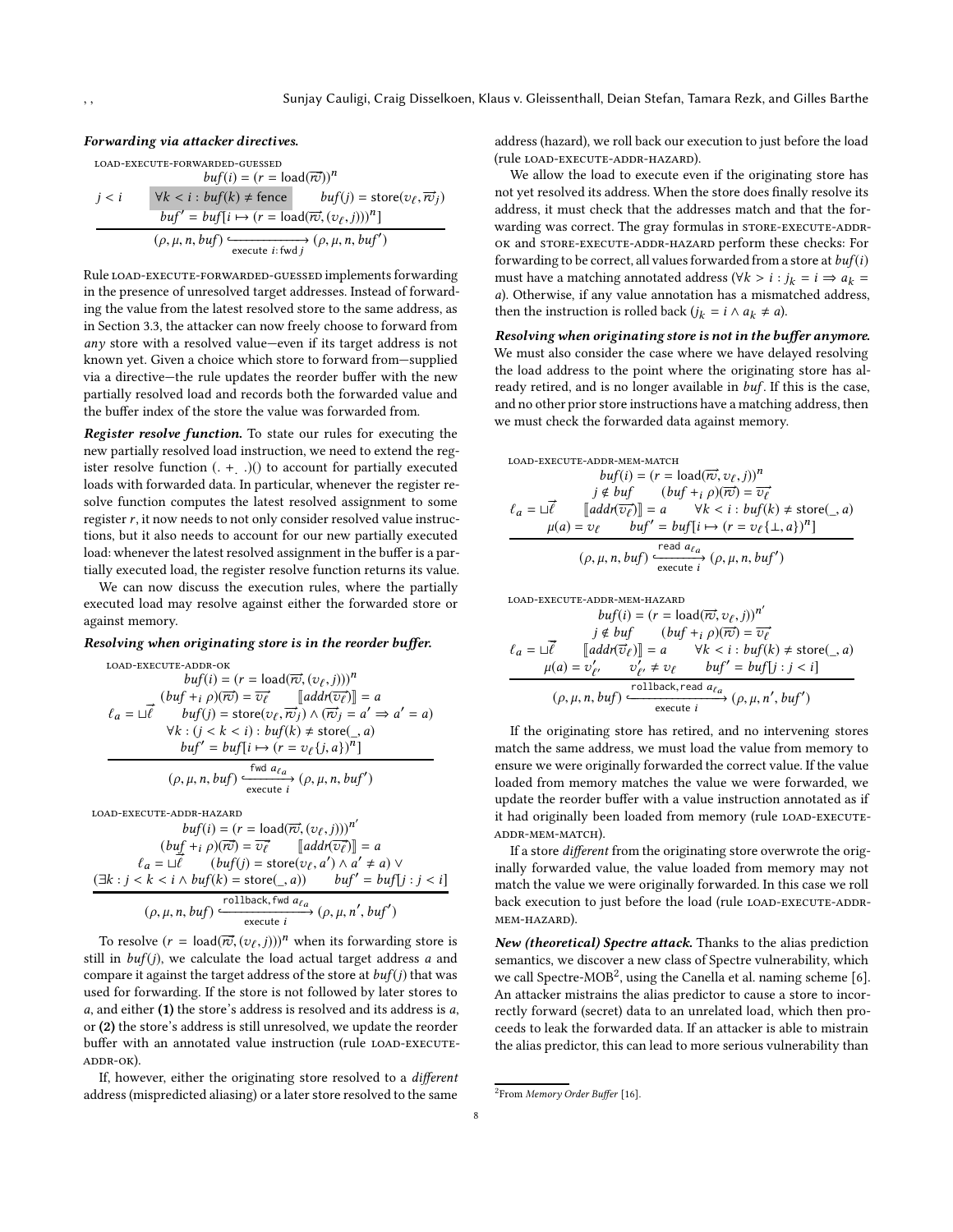<span id="page-8-2"></span>

|                                 | Registers                                  |               |                                                           |  |                 | Reorder buffer                                                                 |                                    |
|---------------------------------|--------------------------------------------|---------------|-----------------------------------------------------------|--|-----------------|--------------------------------------------------------------------------------|------------------------------------|
|                                 | r                                          | $\rho(r)$     |                                                           |  | i               | buf(i)                                                                         |                                    |
|                                 | $r_a$                                      | $2_{\rm pub}$ |                                                           |  | $\overline{2}$  | store $(r_h, \lceil 40, r_a \rceil)$                                           |                                    |
|                                 | r <sub>b</sub>                             | $x_{\rm sec}$ |                                                           |  |                 |                                                                                |                                    |
|                                 |                                            | Memory        |                                                           |  | $7\overline{ }$ | $(r_c = load([45]))$                                                           |                                    |
|                                 | a                                          | $\mu(a)$      |                                                           |  |                 | $\overline{8}$ $(r_c = \text{load}([48, r_c]))$                                |                                    |
|                                 | 40.43                                      |               | $\overline{\textit{secretKey}}_{\text{sec}}$              |  |                 |                                                                                |                                    |
|                                 | 4447 pubArrA <sub>pub</sub>                |               |                                                           |  |                 |                                                                                |                                    |
|                                 | 484B                                       |               | $pubArr B_{pub}$                                          |  |                 |                                                                                |                                    |
|                                 | Directive                                  |               | Effect on buf                                             |  |                 |                                                                                | Leakage                            |
|                                 | execute 2 : value                          |               |                                                           |  |                 | 2 $\mapsto$ store( $x_{\text{sec}}$ , [40, $r_a$ ])                            |                                    |
|                                 | execute $\overline{7}:$ fwd $\overline{2}$ |               |                                                           |  |                 | $\overline{7} \mapsto (r_c = \text{load}([45], x_{\text{sec}}, \overline{2}))$ |                                    |
|                                 | execute 8                                  |               | $8 \mapsto (r_c = X\{\perp, a\})$                         |  |                 |                                                                                | read $a_{sec}$                     |
|                                 | execute $\overline{2}$ : addr              |               | $\overline{2} \mapsto \text{store}(r_b, 42_{\text{pub}})$ |  |                 |                                                                                | fwd $42_{pub}$                     |
|                                 | execute 7                                  |               | $\{\overline{7},\overline{8}\}\notin{buf}$                |  |                 |                                                                                | rollback,<br>fwd 45 <sub>pub</sub> |
| where $a = x_{\text{sec}} + 48$ |                                            |               |                                                           |  |                 |                                                                                |                                    |

# Figure 8: Example demonstrating the new Spectre-MOB attack. This attack differs from Spectre v1.1 in that branch misprediction is not needed.

Spectre v1.1, as it does not depend on an out-of-bounds write gadget already existing in the program for the attacker to cause arbitrary speculative writes. This attack is distinct from the "Microarchitectural Data Samping" (MDS) suite of attacks, as explained in Section [6.](#page-11-0)

Examples. The example in Figure [8](#page-8-2) demonstrates this new attack. The attack is similar to the Spectre v1.1 attack shown in Figure [6,](#page-6-2) but does not require the store instruction to be within a mispredicted branch. The alias predictor is mistrained and guesses that the load at  $\overline{7}$  aliases with the store at  $\overline{2}$  before either instruction has resolved its address. The forwarded value  $x_{\text{sec}}$  is then used in the load at  $\overline{8}$ , leaking  $x_{\text{sec}}$  to the attacker.

#### <span id="page-8-0"></span>3.5 Indirect jumps

Next, we extend our semantics with *indirect jumps*. Rather than specifying jump targets directly as with the br instruction in Section [3.2,](#page-3-0) indirect jumps compute the target from a list of argument operands. The indirect jump instruction has the form jmpi $(\overline{\vec{r}\vec{v}})$ , where  $\overline{\vec{r}}\vec{v}$  is the list of operands for calculating the jump target. The transient form of jmpi is jmpi $(\overrightarrow{rv}, n_0)$ , where  $n_0$  is the predicted jump target. To fetch a jmpi instruction, the schedule must issue a new directive, fetch:  $n'$ , where  $n'$  is the speculated jump target. In all other respects, the rules for indirect jump instructions are similar to the rules for conditional branches.

In Appendix [A,](#page-13-1) we present the detailed rules for indirect jumps, and show how Spectre v2 can be expressed in our semantics.

# <span id="page-8-1"></span>3.6 Return address prediction

Next, we discuss how our semantics models function calls.

Instructions. We introduce the following two physical instructions: call( $n_f$ ,  $n_{ret}$ ), where  $n_f$  is the target program point of the call and  $n_{ret}$  is the return program point; and the return instruction ret. Their transient forms are simply call and ret.

Call stack. To track control flow in the presence of function calls, our semantics explicitly maintains a call stack in memory. For this, we use a dedicated register  $r_{sb}$  which points to the top of the call stack, and which we call the stack pointer register.

On fetching a call instruction, we update  $r_{s0}$  to point to the address of the next element of the stack using an abstract operation succ. It then saves the return address to the newly computed address. On returning from a function call, our semantics transfers control to the return address at  $r_{sp}$ , and then updates  $r_{sp}$  to point to the address of the previous element using a function pred. This step makes use of a temporary register  $r_{tmp}$ .

Using abstract operations succ and pred rather than committing to a concrete implementation allows our semantics to capture different stack designs. For example, on a 32-bit x86 processor with a downward-growing stack,  $op(succ, r_{sp})$  would be implemented as  $r_{sp}$  – 4, while op(*pred*,  $r_{sp}$ ) would be implemented as  $r_{sp}$  + 4; on an upward growing system, the reverse would be true.

Note that the stack register  $r_{sp}$  is not protected from illegal access and can be updated freely.

Return stack buffer. For performance, modern processors speculatively predict return addresses. To model this, we extend configurations with a new piece of state called the return stack buffer (RSB), written as  $\sigma$ . The return stack buffer contains the expected return address at any execution point. Its implementation is simple: for a call instruction, the semantics pushes the return address to the RSB, while for a ret instruction, the semantics pops the address at the top of the RSB. Similar to the reorder buffer, we address the RSB through indices and roll it back on misspeculation or memory hazards.

We model return prediction directly through the return stack buffer rather than relying on attacker directives, as most processors follow this simple strategy, and the predictions therefore cannot be influenced by an attacker.

We now present the step rules for our semantics.

Calling.

$$
cALL-DIRECT-FETCH
$$
  
\n
$$
μ(n) = call(nf, nref)
$$
  
\n
$$
buf_1 = buf[i \mapsto call][i + 1 \mapsto (rsp = op(succ, rsp))]
$$
  
\n
$$
buf' = buf_1[i + 2 \mapsto store(nref, [rsp])]
$$
  
\n
$$
σ' = σ[i \mapsto push nref]
$$
  
\n
$$
(ρ, μ, n, but f, σ) \xrightarrow{\epsilon}
$$
  
\n
$$
(ρ, μ, n', but f', σ')
$$

call-retire

$$
MIN(buf) = i \t but f(i) = call \t but f(i + 1) = (r_{sp} = v_{\ell})
$$
  
\n
$$
buf(i + 2) = store(n_{ret}, a_{\ell_a}) \t \rho' = \rho[r_{sp} \mapsto v_{\ell}]
$$
  
\n
$$
\mu' = \mu[a \mapsto n_{ret}] \t but f' = but f[j : j > i + 2]
$$
  
\n
$$
(\rho, \mu, n, but f, \sigma) \xleftarrow{\text{write } a_{\ell_a}} (\rho', \mu', n, but f', \sigma)
$$

On fetching a call instruction, we add three transient instructions to the reorder buffer to model pushing the return address to the in-memory stack. The first transient instruction, call, simply serves as an indication that the following two instructions come from fetching a call instruction. The remaining two instructions advance  $r_{sp}$  to point to a new stack entry, then store the return address  $n_{ret}$  in the new entry. Neither of these transient instructions are fully resolved—they will need to be executed in later steps. We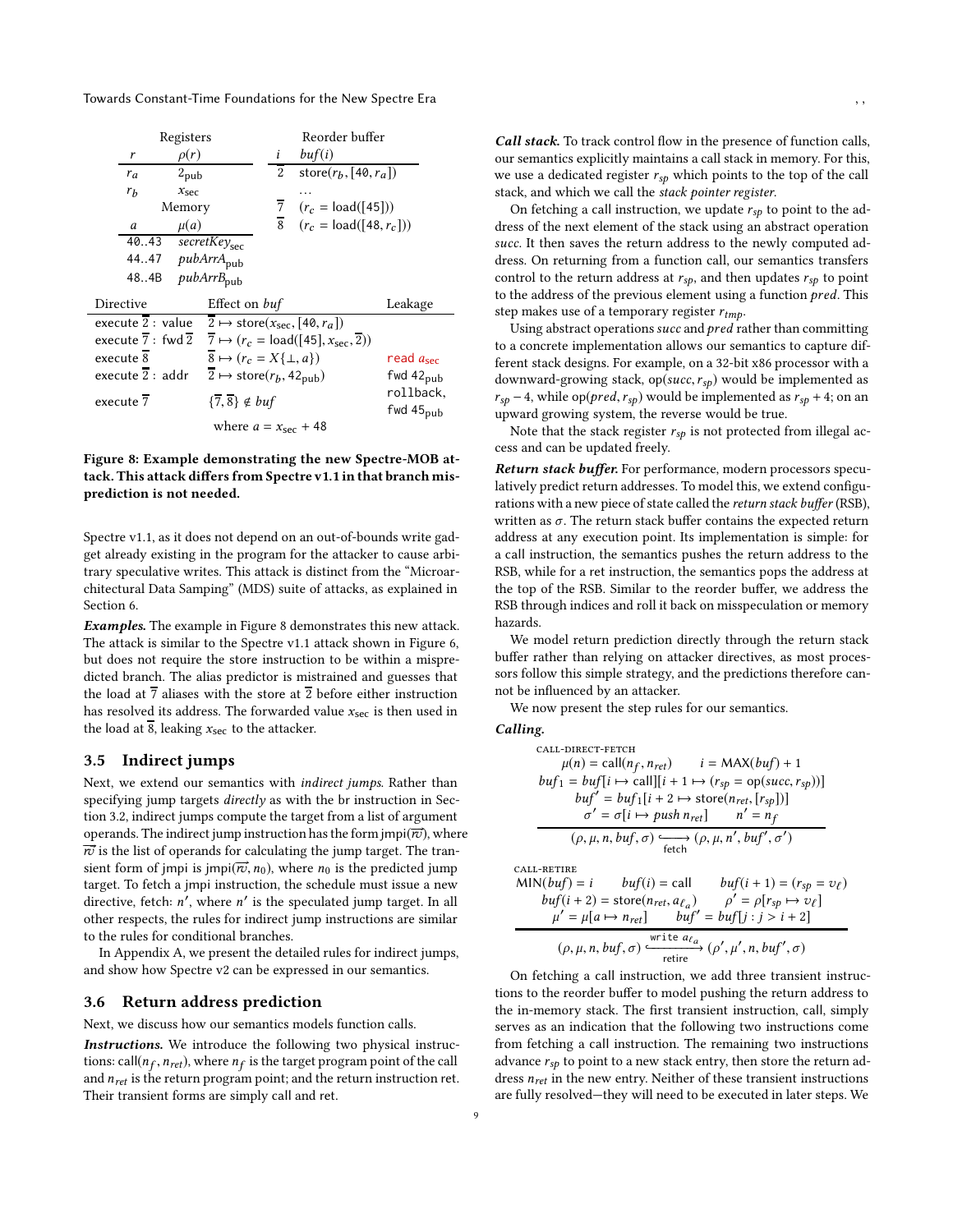next add a new entry to the RSB, signifying a push of the return address  $n_{ret}$  to the RSB. Finally, we set our program point to the target of the call  $n_f$ .

When retiring a call, all three instructions generated during the fetch are retired together. The register file is updated with the new value of  $r_{sp}$ , and the return address is written to physical memory, producing the corresponding leakage.

The semantics for direct calls can be extended to cover indirect calls in a straightforward manner by imitating the semantics for indirect jumps. We omit them for brevity.

Evaluating the RSB. We define a function  $top(\sigma)$  that retrieves the value at the top of the RSB stack. For this, we let  $\llbracket \sigma \rrbracket$  be a function that transforms the RSB stack  $\sigma$  into a stack in the form of a partial map (st :  $N \rightarrow V$ ) from the natural numbers to program points, as follows: the function  $\lbrack\! \lbrack \cdot \rbrack\! \rbrack$  applies the commands for each value in the domain of  $\sigma$ , in the order of the indices. For a *push n* it adds *n* to the lowest empty index of  $st$ . For  $pop$ , it and removes the value with the highest index in st, if it exists. We then define  $top(\sigma)$  as st(MAX(st)), where  $st = \llbracket \sigma \rrbracket$ , and  $\bot$ , if the domain of st is empty. For example, if  $\sigma$  is given as  $\varnothing[1 \mapsto push \underline{4}][2 \mapsto push \underline{5}][3 \mapsto$ *pop*], then  $\llbracket \sigma \rrbracket = \emptyset[1 \mapsto 4]$ , and  $top(\sigma) = 4$ .

#### Returning.

ret-fetch-rsb

$$
\mu(n) = \text{ret}
$$
  
\n
$$
top(\sigma) = n' \qquad i = \text{MAX}(buf) + 1 \qquad but f_1 = but [i \mapsto \text{ret}]
$$
  
\n
$$
buf_2 = buf_1[i + 1 \mapsto (r_{tmp} = \text{load}([r_{sp}]))]
$$
  
\n
$$
buf_3 = buf_2[i + 2 \mapsto (r_{sp} = \text{op}(pred, r_{sp}))]
$$
  
\n
$$
buf_4 = buf_3[i + 3 \mapsto jmpi([r_{tmp}], n')] \qquad \sigma' = \sigma[i \mapsto pop]
$$
  
\n
$$
(\rho, \mu, n, buf, \sigma) \xrightarrow{\epsilon} (\rho, \mu, n', buf_4, \sigma')
$$

ret-fetch-rsb-empty

$$
\mu(n) = \text{ret}
$$
\n
$$
top(\sigma) = \bot \qquad i = \text{MAX}(buf) + 1 \qquad but f_1 = but [i \mapsto \text{ret}]
$$
\n
$$
but f_2 = but f_1[i + 1 \mapsto (r_{tmp} = \text{load}([r_{sp}]))]
$$
\n
$$
but f_3 = but f_2[i + 2 \mapsto (r_{sp} = \text{op}(pred, r_{sp}))]
$$
\n
$$
\underline{but f_4 = but f_3[i + 3 \mapsto jmpi([r_{tmp}], n')] \qquad \sigma' = \sigma[i \mapsto pop]}
$$
\n
$$
(\rho, \mu, n, but f, \sigma) \xrightarrow{\epsilon} \underline{\text{feth}: n'} (\rho, \mu, n', but f_4, \sigma')
$$
\n
$$
REF-RETIME
$$

 $\sqrt{2}$ 

$$
\begin{aligned}\n\text{MIN}(buf) &= i & butf(i) &= \text{ret} & butf(i+1) &= (r_{tmp} = v_{1\ell_1}) \\
& butf(i+2) &= (r_{sp} = v_{2\ell_2}) & butf(i+3) &= jump \ n' \\
& \rho' = \rho[r_{sp} \leftrightarrow v_{2\ell_2}] & butf' &= but[f] \colon j > i+3] \\
& (\rho, \mu, n, butf, \sigma) & \xrightarrow{\text{retire}} (\rho', \mu, n, butf', \sigma)\n\end{aligned}
$$

On a fetch of ret, the next program point is set to the predicted return address, i.e., the top value of the RSB,  $top(\sigma)$ . Just as with call, we add the transient ret instruction to the reorder buffer, followed by the following (unresolved) instructions: we load the value at address  $r_{sp}$  into a temporary register  $r_{tmp}$ , we "pop"  $r_{sp}$  to point back to the previous stack entry, and then add an indirect jump to the program point given by  $r_{tmp}$ . Finally, we add a  $pop$  entry to the RSB. As with call instructions, the set of instructions generated by a ret fetch are retired all at once.

When the RSB is empty, the attacker can supply a speculative return address via the directive fetch: n ′ . This is consistent with the behavior of existing processors; we discuss several implementation choices of real processors in Appendix [B.](#page-13-2)

<span id="page-9-1"></span>

Figure 9: Example demonstrating a ret2spec-style attack [\[22\]](#page-12-12). The attacker is able to send (speculative) execution to an arbitrary program point, shown in red.

**Examples.** We present an example of an RSB underflow attack in Figure [9.](#page-9-1) After fetching a call and paired ret instruction, the RSB will be "empty". When one more (unmatched) ret instruction is fetched, since  $top(\sigma) = \bot$ , the program point *n* is no longer set by the RSB, and is instead set by the (attacker-controlled) schedule.

#### <span id="page-9-0"></span>3.7 Speculation barriers

Finally, our semantics contains a speculation barrier instruction, fence n, that prevents further speculative execution until all prior instructions have been retired. Its transient form is simply fence with no additional parameters; we show its inference rules below.

$$
\text{FENCE-RETIME}\n\frac{\text{MIN}(buf) = i \quad \quad \text{buf}(i) = \text{fence} \quad \quad \text{buf}' = \text{buf} \setminus \text{buf}(i)}{(\rho, \mu, n, \text{buf}, \sigma) \xrightarrow{\text{retire}} (\rho, \mu, n, \text{buf}')}
$$

The fence instruction uses SIMPLE-FETCH as its fetch rule, and its rule for retire only removes the instruction from the buffer. The fence instruction does not have an execute stage. However, fence instructions affect the execution of all instructions in the reorder buffer that come after them. In prior sections, all execute stage rules contained the condition  $\forall j < i : \text{buf}(j) \neq \text{fence}$  . This condition ensures that as long as a fence instruction remains un-retired in buf, any instructions fetched after the fence cannot be executed.

With this property, we can use fence instructions to restrict outof-order execution in our semantics. Notably, we can use it to prevent the styles of attacks shown in Figures [5](#page-6-1) to [7.](#page-6-3)

Examples. The example in Figure [10](#page-10-0) shows how placing a fence instruction just after the br instruction prevents the Spectre v1 attack from Figure [5.](#page-6-1) The fence in this example prevents the load instructions at  $\overline{2}$  and  $\overline{3}$  from executing and forces the br to be resolved first. At this point, the misprediction is caught, and the two loads (as well as the fence) are rolled back.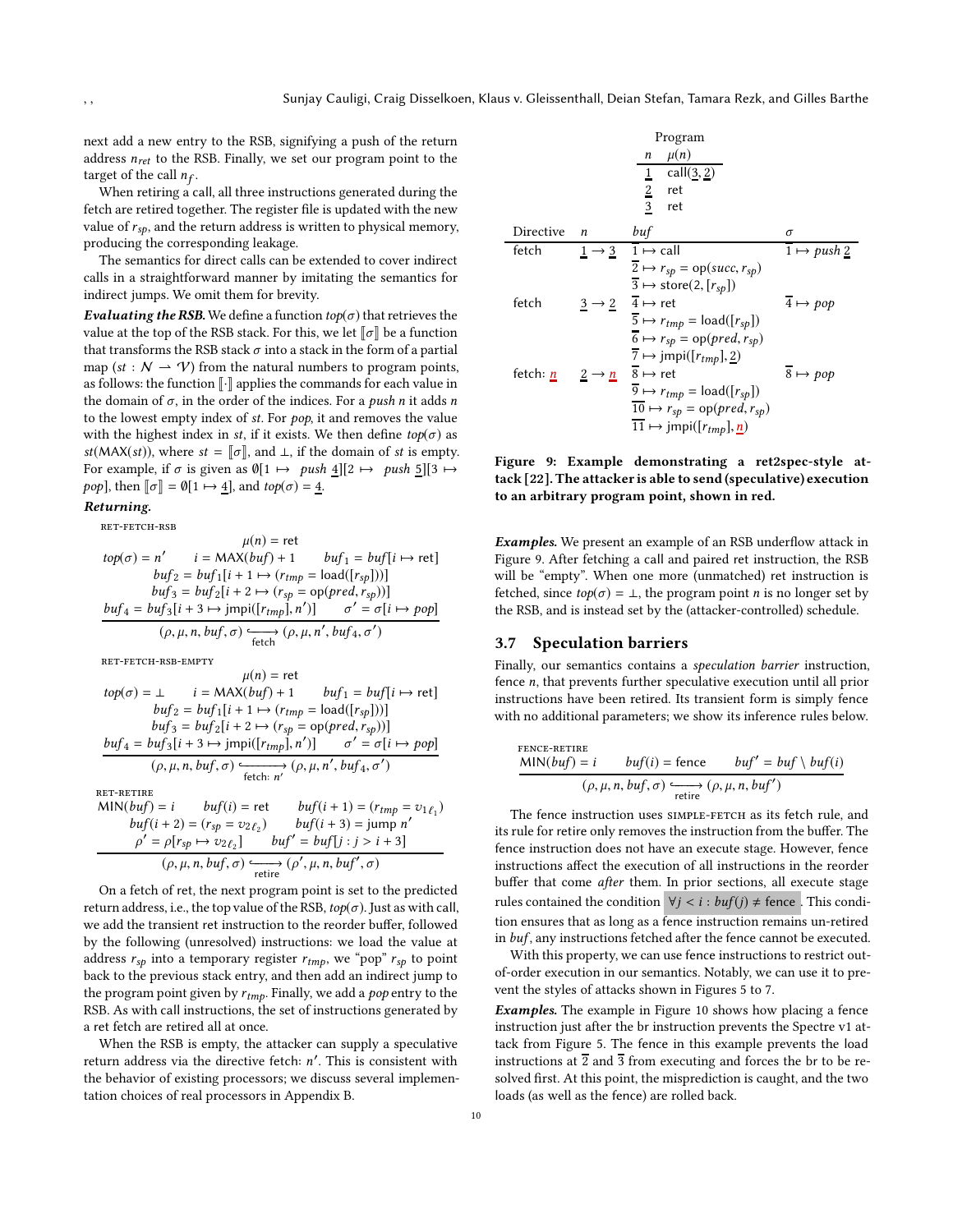<span id="page-10-0"></span>Before executing 
$$
\overline{1}
$$
 After  
\n $\underline{i}$   $buf[i]$  After  
\n $\overline{1}$   $br(>(), (4, r_a), 2, (2, 5))$   $\underline{i}$   $buf[i]$   
\n $\overline{2}$  fence  
\n $\overline{3}$   $(r_b = \text{load}([\overline{40}, r_a]))$   
\n $\overline{4}$   $(r_c = \text{load}([\overline{44}, r_b]))$ 

Figure 10: Example demonstrating fencing mitigation against Spectre v1 attacks. The fence instruction prevents the load instructions from executing before the br.

# <span id="page-10-2"></span>4 PROOFS OF CONSISTENCY AND SECRECY

Our semantics is strictly more general than sequential execution. That is, any property of sequential execution can be captured by our speculative semantics. We underpin this claim by formally proving the following properties:

- ▶ If sequential execution of a program produces a physical state  $\mu$  and  $\rho$ , then any well-formed speculative schedule will also produce the same physical state (consistency).
- ▶ If sequential execution of a program can result in secret leakage, then any well-formed speculative schedule will also produce the same secret leakage, or more (secrecy).

Formal execution. We start by defining execution traces. We write  $C$  ol ${}_{D}^{N}$  C' if there is a sequence of execution steps from C to C', D and  $\overline{O}$  are the concatenation of the directives and leakages at each execution step, and  $N$  is the number of retired instructions. That is, *N* = #{*d* ∈ *D* | *d* = retire}.

We define sequential schedules as schedules that execute and retire instructions immediately upon fetching them. Sequential execution is then any execution using a sequential schedule. We write  $C$   $\bigcup_{seq}^N C'$  if we execute sequentially.

Consistency. To prove consistency of our semantics, we define the relation  $C_1 \approx C_2$  which relates configurations whose physical components are equal. That is,  $C_1 \cdot \rho = C_2 \cdot \rho \wedge C_1 \cdot \mu = C_2 \cdot \mu$ .

We now formally state our theorem:

THEOREM 4.1 (EQUIVALENCE TO SEQUENTIAL EXECUTION). Let  $C$ be an initial configuration and D a well-formed schedule for C. If  $C_{O_1}\Downarrow_D^N C_1$ , then  $C_{O_2}\Downarrow_{seq}^N C_2$  and  $C_1 \approx C_2$ .

Our semantics provides the same guarantees as an out-of-order processor: Even though execution may proceed speculatively and out-of-order, the effects on memory and the register file will still be as if we executed sequentially.

Secrecy. Due to speculation and instruction reordering, an observation trace from a speculative schedule may differ from that of a sequential trace. We can, however, show that if a given label appears somewhere in the sequential trace of a program, then it must also appear in every speculative trace of the program. We define  $\ell \notin \sigma$  to mean that label  $\ell$  appears nowhere in the expression for  $\sigma$ , and prove the following:

<span id="page-10-1"></span>THEOREM 4.2 (LABEL STABILITY). Let  $\ell$  be a label in the lattice  $\mathcal{L}$ . If  $C$   $_{Q_1}\big\downarrow_{D_1}^N$   $C_1$  and  $\forall o \in O_1 : \ell \notin o$ , then  $C$   $_{Q_2}\big\downarrow_{seq}^N$   $C_2$  and  $\forall o \in O_2 :$  $\ell \notin o$ .

We can use Theorem [4.2](#page-10-1) to prove a slightly stronger statement: If a program is free from Spectre attacks, then it is also constanttime. That is, freedom from Spectre attacks is a strictly stronger property than constant-time.

We first define constant-time and Spectre freedom as non-interference properties in our semantics:

Definition 4.3 (Sequential observational non-interference). We say a configuration C satisfies sequential observational non-interference (ONI) with respect to a low-equivalence relation  $\simeq_{\text{pub}}$  iff for every C' such that  $C \simeq_{\text{pub}} C'$ :

$$
C_0 \cup_{seq}^N C_1
$$
 iff  $C'_0 \cup_{seq}^N C'_1$  and  $C_1 \simeq_{pub} C'_1$  and  $O = O'$ .

We can extend this notion to speculative execution as follows:

Definition 4.4 (Speculative observational non-interference). We say a configuration C with schedule D satisfies speculative observational non-interference (SONI) with respect to a low-equivalence relation  $\simeq_{\text{pub}}$  iff for every C' such that  $C \simeq_{\text{pub}} C'$ :

$$
C \bigcup_{D}^{N} C_1
$$
 iff  $C' O \bigcup_{D}^{N} C'_1$  and  $C_1 \simeq_{\text{pub}} C'_1$  and  $O = O'$ .

Note that when determining ONI, the sequential schedules for C and C ′ may not be the same, e.g., if C has a secret-dependent branch. On the other hand, when determining SONI, we must fix a schedule  $D$  along with the initial configuration  $C$ . This definition of SONI corresponds to a threat model where an adversary that can animate the execution of programs must distinguish between two executions with different initial configurations.

We can now prove:

PROPOSITION 4.5. For a given initial configuration C and schedule D, if C is SONI with respect to D, then C is also ONI.

As a final remark, note that our notion of SONI implicitly assumes that the program output is private. Following [\[4\]](#page-12-21), one can modify our definition to consider the case where the program output is public.

Complete definitions and proofs are given in Appendix [C.](#page-14-0)

#### <span id="page-10-3"></span>5 PITCHFORK

We present a static analysis tool, Pitchfork, built on the angr binaryanalysis suite [\[30\]](#page-12-22). Pitchfork is based on a subset of our semantics; we do not detect Spectre violations based on alias prediction, indirect jumps, or return stack buffers (Sections [3.4](#page-6-0) to [3.6\)](#page-8-1). However, Pitchfork still allows us to detect attacks based on Spectre variants 1, 1.1, and 4—which includes the load-store forwarding described in Section [3.3.](#page-4-0) We give intuition for the soundness of Pitchfork's algorithm, and present the results of running Pitchfork against both traditional Spectre test cases and new test cases we developed.

Pitchfork algorithm. Pitchfork examines only a subset of the possible schedules for the input program. It refrains from considering all possible reorderings of instructions, instead focusing on a much smaller set of schedules which represent worst-cases. Specifically, we assume we are given a speculation bound, which limits the size of the reorder buffer (and thus the amount of speculation). If any Spectre violations exist in a given program for the given bound, then those violations will manifest in one or more of the worstcase schedules examined by Pitchfork.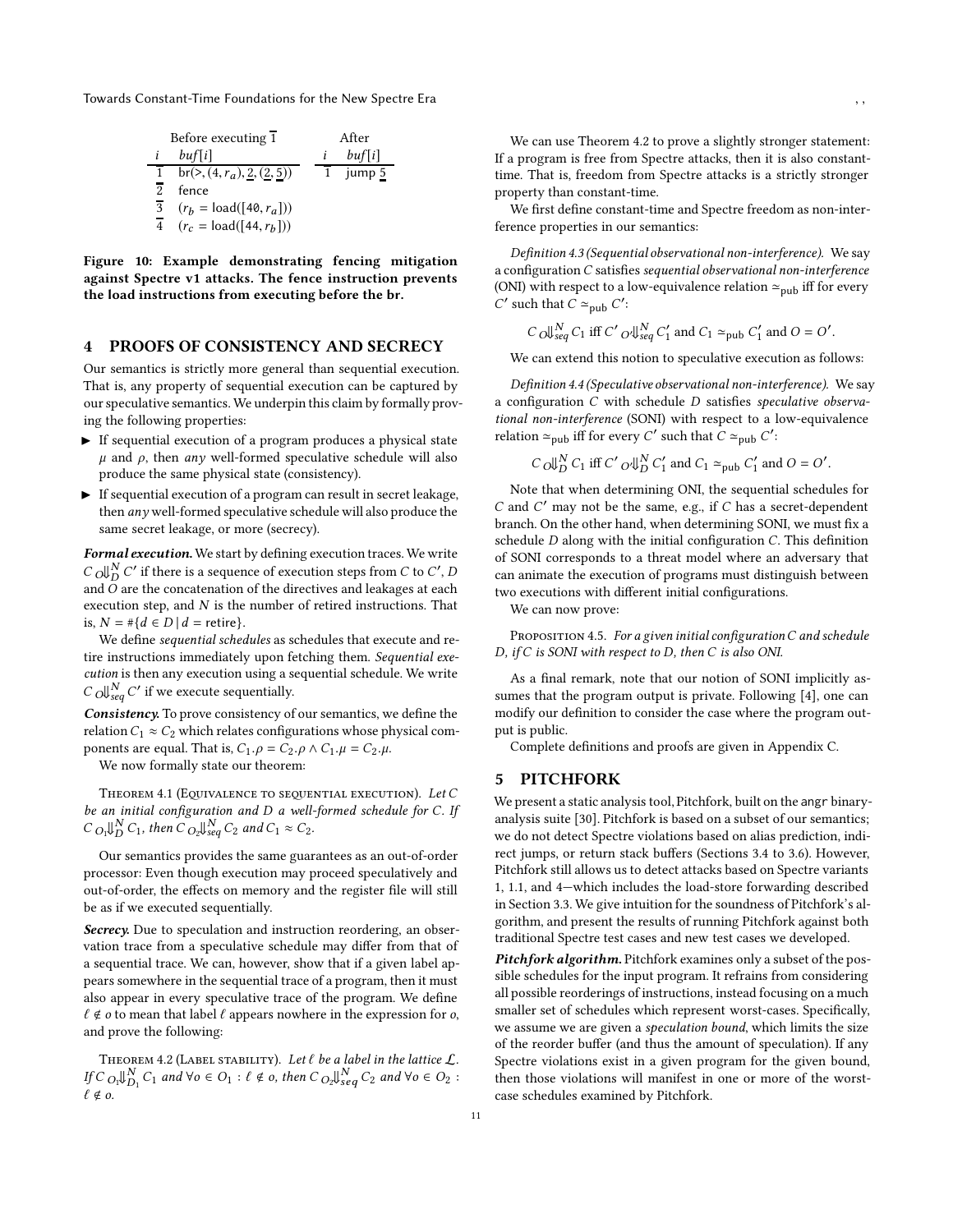Pitchfork examines schedules that keep the reorder buffer full whenever possible, delaying retiring instructions as long as it can. This has no effect on correct-path execution but results in maximizing mispredicted paths. Worst-case schedules thus also involve conditional branches remaining unresolved until just before they are retired. Conversely, most instructions other than conditional branches are resolved eagerly, i.e., they are executed immediately after being fetched.

To account for the load-store forwarding hazards described in Section [3.3,](#page-4-0) for every store instruction in the program, Pitchfork examines two sets of schedules: one where the store address is resolved eagerly and one where the store address is resolved as late as possible. This ensures that we consider both cases: the case where the store can forward data to a subsequent load, and the case where subsequent loads may instead read stale values.

Reorderings of instructions other than conditional branches and stores are uninteresting: either the instructions naturally commute, or data dependencies prevent the reordering (i.e., the reordered schedule is invalid for the program). This intuition matches with the property that any out-of-order execution of a given program has the same final result regardless of its schedule. Therefore, we need only consider schedules where instructions other than conditional branches and stores are executed in order.

For the Spectre variants covered by Pitchfork, examining this resulting set of schedules is sufficient to capture any vulnerabilities.

We formalize Pitchfork schedules in more detail in Appendix [D.](#page-16-0)

Pitchfork evaluation. We evaluate Pitchfork by running it against three sets of Spectre test cases. The first set of test cases is the wellknown Kocher Spectre v1 examples [\[18\]](#page-12-9). The test cases are given in source form; we first compile them to binary using the clang compiler at optimization level -O3, then run Pitchfork on the resulting files. Pitchfork detects violations in all of the Kocher test cases except #8. In that test case, our clang compiler emits an x86 cmov instruction rather than a vulnerable conditional branch; modern processors do not perform prediction on cmov instructions [\[9\]](#page-12-23), meaning that the binary code for #8 is indeed safe from Spectre v1 and that Pitchfork is correct to not report a violation.

Pitchfork can also be run without speculative execution, i.e., with purely sequential semantics. Ideally, there would be no violations on any of the Spectre test cases when executing non-speculatively. Unfortunately, many of the Kocher test cases still exhibit violations during sequential execution, often because of out-of-bounds errors which exist even on the non-speculative path. Therefore, we have created a revised set of Spectre v1 test cases based on the Kocher test cases, which do not exhibit violations when executed sequentially.

Thirdly, we have also developed a similar set of test cases for Spectre v1.1 data attacks. Again, on these test cases, Pitchfork reports violations in every case, but reports no violations when executing sequentially.

Limitations. Our static analysis necessarily involves several approximations which make it incomplete, i.e., it will not necessarily find all possible Spectre violations, and cannot be used to prove the absence of Spectre vulnerabilities. For instance, Pitchfork does not fully consider all possible addresses for memory write operations, and does not reason about speculative writes which overwrite function return addresses, meaning it will not find certain Spectre v1.1 violations. Nonetheless, despite its approximations, Pitchfork still finds violations in all of the vulnerable test cases discussed above.

#### <span id="page-11-0"></span>6 RELATED WORK

Speculative semantics/foundations. The semantics given by Mcilroy et al. [\[23](#page-12-15)] are the most similar to ours. Their semantics uses a three-stage issue/execute/commit system, which is analogous to our fetch/execute/retire stages. However, they choose to explicitly model branch predictor and cache state, and evaluate side-channels using a step-timer; their security analysis is thus based on counts of execution steps rather than non-interference or label-based analysis. Furthermore, they do not model the effects of speculative barriers, nor other microarchitecture features such as store-forwarding. Although they give examples of a variety of Spectre attacks, their presented semantics can only model Spectre v1 attacks.

Both Guarnieri et al. [\[14\]](#page-12-24) and Cheang et al. [\[7\]](#page-12-25) define a speculative semantics and a corresponding notion of speculative security. Both semantics only handle speculation through branch prediction, where the predictor is left abstract, and does not allow for general out-of-order execution nor other types of speculation. Guarnieri et al. use a transactional model, where instructions are successively grouped up once speculation starts, and are later either committed or rolled back. They reason about speculation bounds by having their branch prediction oracle specify how many instructions to continue down a branch before checking whether to roll back or commit. Cheang et al. instead keep track of a speculation level that increases on misprediction and decreases on branch resolution; all architectural state in their semantics is indexed by speculation level. Their execution model is similar to that of Pitchfork's restricted schedules: instructions are evaluated eagerly, except for mispredicted branches, which are evaluated as late as possible.

Both [\[14](#page-12-24)] and [\[7\]](#page-12-25) also implement binary static analysis tools based on their semantics and are able to detect Spectre v1 attacks. As such, their evaluation is solely on the Kocher test cases.

Disselkoen et al. [\[11](#page-12-26)] explore speculation effects on memory through a Spectre-aware relaxed memory model rather than architecturelevel semantics. This allows them to reason about concurrent shared accesses to memory, which our semantics does not. Their abstraction sits at a higher level, and is orthogonal to our approach.

Spectre detection tools. Several recent static analysis tools detect Spectre vulnerabilities, but do not present semantics.

The oo7 static analysis tool [\[33\]](#page-13-3) uses a set of taint propagation rules to detect Spectre attacks for several Spectre variants, and is able to detect all of the variants our semantics capture except for Spectre-MOB. It is additionally able to automatically insert mitigations for Spectre variants 1, 1.1, and 1.2. The oo7 tool detects Spectre vulnerabilities stemming from untrusted inputs rather than secret data; the oo7 authors consider all external inputs, such as network or file data, to be untrusted.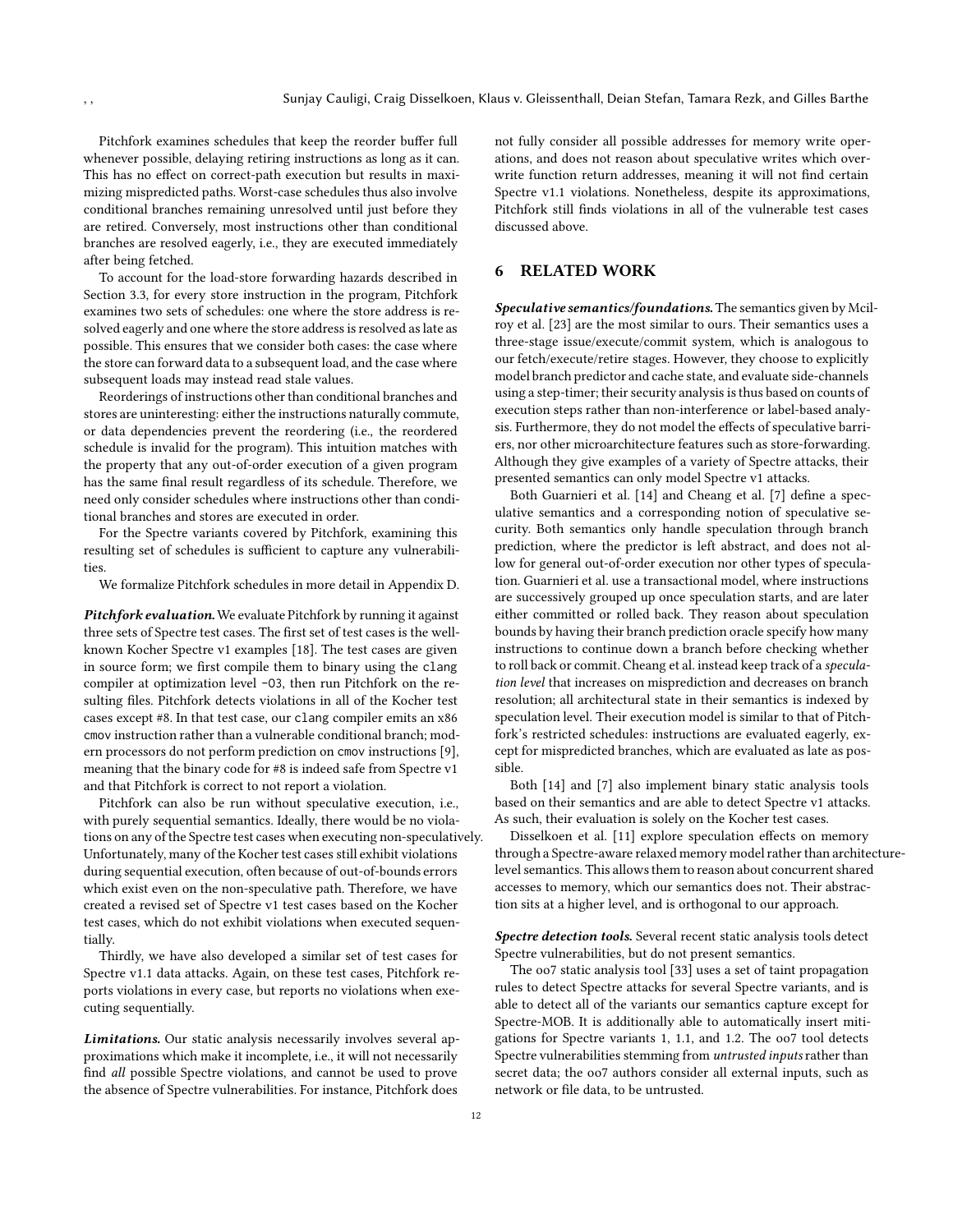Wu and Wang [\[36\]](#page-13-4) extend must-hit cache analysis to the speculative domain. Their tool, which performs abstract interpretation of LLVM programs, is limited to Spectre v1 attacks.

Constant-time analysis tools. We prove in Section [4 t](#page-10-2)hat speculative non-interference is a strictly stronger property than constanttime. Thus our work can be seen as an improvement on prior work that statically checks code for constant-time violations [\[1,](#page-12-27) [4,](#page-12-21) [35](#page-13-5)].

Recent speculative execution attacks. Several speculative execution attacks were published on May 14, when Intel's embargo on the vulnerability ended. The ZombieLoad [\[29](#page-12-28)], RIDL [\[32\]](#page-13-6), and Fallout [\[24](#page-12-29)] attacks are all variants of "Microarchitectural Data Sampling" (MDS) attacks. The MDS attacks allow an attacker to forward data directly from transient victim load and store instructions to attacker-issued load instructions. Notably, the target address of the attacker's load instructions need not be related to the victim memory instructions. Although this is similar in effect to our Spectre-MOB attack, the mechanism of the MDS attacks relies on triggering memory faults to induce the incorrect forwarding behavior, as opposed to a mistrained predictor. This places the MDS attacks in the Meltdown [\[21](#page-12-14)] family of attacks rather than Spectre—indeed, the ZombieLoad authors classify their attack as Meltdown-MCA in the Canella et al. naming scheme.

Another attack released on the same day, Store-to-Leak Forwarding [\[28\]](#page-12-20), describes a "Meltdown-like" vulnerability the authors term Data Bounce. Although Data Bounce, like Spectre-MOB, relies on store-forwarding, the Data Bounce vulnerability only affects storeload pairs that are correctly predicted to alias; Data Bounce exploits leakage in virtual-to-physical address translation.

#### ACKNOWLEDGMENTS

We thank Natalie Popescu for her aid in editing and formatting this paper. This work was supported in part by the CONIX Research Center, one of six centers in JUMP, a Semiconductor Research Corporation (SRC) program sponsored by DARPA.

#### REFERENCES

- <span id="page-12-27"></span>[1] 2010. Checking that functions are constant time with Valgrind. [https://github.](https://github.com/agl/ctgrind/) [com/agl/ctgrind/.](https://github.com/agl/ctgrind/) (2010).<https://github.com/agl/ctgrind/>
- <span id="page-12-1"></span>[2] 2016. Coding Rules. [https://cryptocoding.net/index.php/Coding\\_rules.](https://cryptocoding.net/index.php/Coding_rules) (2016). Retrieved June 9, 2017 from [https://cryptocoding.net/index.php/Coding\\_rules](https://cryptocoding.net/index.php/Coding_rules)
- <span id="page-12-2"></span>[3] 2019. mbed TLS. [https://github.com/armmbed/mbedtls.](https://github.com/armmbed/mbedtls) (2019). Retrieved May 16, 2018 from<https://github.com/armmbed/mbedtls>
- <span id="page-12-21"></span>[4] José Bacelar Almeida, Manuel Barbosa, Gilles Barthe, François Dupressoir, and Michael Emmi. 2016. Verifying Constant-Time Implementations. In Proceedings of the 25th USENIX Security Symposium. USENIX Association. [https://www.usenix.org/conference/usenixsecurity16/technical-sessions/](https://www.usenix.org/conference/usenixsecurity16/technical-sessions/presentation/almeida) [presentation/almeida.](https://www.usenix.org/conference/usenixsecurity16/technical-sessions/presentation/almeida)
- <span id="page-12-6"></span>[5] Gilles Barthe, Gustavo Betarte, Juan Campo, Carlos Luna, and David Pichardie. 2014. System-level non-interference for constant-time cryptography. In Proceedings of the 2014 ACM SIGSAC Conference on Computer and Communications Security. ACM, 1267-1279.
- <span id="page-12-8"></span>[6] Claudio Canella, Jo Van Bulck, Michael Schwarz, Moritz Lipp, Benjamin von Berg, Philipp Ortner, Frank Piessens, Dmitry Evtyushkin, and Daniel Gruss. 2018. A Systematic Evaluation of Transient Execution Attacks and Defenses. CoRR abs/1811.05441 (2018). arXiv[:1811.05441 http://arxiv.org/abs/1811.05441](http://arxiv.org/abs/1811.05441)
- <span id="page-12-25"></span>[7] Kevin Cheang, Cameron Rasmussen, Sanjit Seshia, and Pramod Subramanyan. 2019. A Formal Approach to Secure Speculation. Cryptology ePrint Archive, Report 2019/310. (2019). [https://eprint.iacr.org/2019/310.](https://eprint.iacr.org/2019/310)
- <span id="page-12-18"></span>[8] Tien-Fu Chen and Jean-Loup Baer. 1992. Reducing Memory Latency via Nonblocking and Prefetching Caches. Fifth International Conference on Architectural Support for Programming Languages and Operating Systems (1992).
- <span id="page-12-23"></span>[9] Bart Coppens, Ingrid Verbauwhede, Koen De Bosschere, and Bjorn De Sutter. 2009. Practical mitigations for timing-based side-channel attacks on modern x86 processors. In 30th IEEE Symposium on Security and Privacy,. IEEE, 45–60.
- <span id="page-12-3"></span>[10] Frank Denis. 2019. libsodium. [https://github.com/jedisct1/libsodium.](https://github.com/jedisct1/libsodium) (2019). Retrieved May 16, 2018 from<https://github.com/jedisct1/libsodium>
- <span id="page-12-26"></span>[11] Craig Disselkoen, Radha Jagadeesan, Alan Jeffrey, and James Riely. 2019. The Code That Never Ran: Modeling Attacks on Speculative Evaluation. In S&P 2019.
- <span id="page-12-16"></span>[12] Dmitry Evtyushkin, Ryan Riley, Nael CSE Abu-Ghazaleh, ECE, and Dmitry Ponomarev. 2018. BranchScope: A New Side-Channel Attack on Directional Branch Predictor. In Proceedings of the Twenty-Third International Conference on Architectural Support for Programming Languages and Operating Systems (ASP-LOS '18). ACM, New York, NY, USA, 693–707. [https://doi.org/10.1145/3173162.](https://doi.org/10.1145/3173162.3173204) [3173204](https://doi.org/10.1145/3173162.3173204)
- <span id="page-12-0"></span>[13] Qian Ge, Yuval Yarom, David Cock, and Gernot Heiser. 2018. A survey of microarchitectural timing attacks and countermeasures on contemporary hardware. Journal of Cryptographic Engineering 8, 1 (2018), 1–27.
- <span id="page-12-24"></span>[14] Marco Guarnieri, Boris Köpf, José F. Morales, Jan Reineke, and Andrés Sánchez. 2018. SPECTECTOR: Principled Detection of Speculative Information Flows. CoRR abs/1812.08639 (2018). arXiv[:1812.08639 http://arxiv.org/abs/1812.08639](http://arxiv.org/abs/1812.08639)
- <span id="page-12-17"></span>[15] Jann Horn. 2018. Issue 1528: speculative execution, variant 4: speculative store bypass. (2018). [https://bugs.chromium.org/p/project-zero/issues/detail?](https://bugs.chromium.org/p/project-zero/issues/detail?id=1528) [id=1528](https://bugs.chromium.org/p/project-zero/issues/detail?id=1528)
- <span id="page-12-19"></span>[16] Saad Islam, Ahmad Moghimi, Ida Bruhns, Moritz Krebbel, Berk Gülmezoglu, Thomas Eisenbarth, and Berk Sunar. 2019. SPOILER: Speculative Load Haz-<br>ards Boost Rowhammer and Cache Attacks. CoRR abs/1903.00446 (2019). ards Boost Rowhammer and Cache Attacks. arXiv[:1903.00446 http://arxiv.org/abs/1903.00446](http://arxiv.org/abs/1903.00446)
- <span id="page-12-13"></span>[17] Vladimir Kiriansky and Carl Waldspurger. 2018. Speculative Buffer Overflows: Attacks and Defenses. CoRR abs/1807.03757 (2018). arXiv[:1807.03757 http://](http://arxiv.org/abs/1807.03757) [arxiv.org/abs/1807.03757](http://arxiv.org/abs/1807.03757)
- <span id="page-12-9"></span>[18] Paul Kocher. 2018. Spectre mitigations in Microsoft's C/C++ compiler. (2018). <https://www.paulkocher.com/doc/MicrosoftCompilerSpectreMitigation.html>
- <span id="page-12-10"></span>[19] P. Kocher, J. Horn, A. Fogh, D. Genkin, D. Gruss, W. Haas, M. Hamburg, M. Lipp, S. Mangard, T. Prescher, M. Schwarz, and Y. Yarom. 2019. Spectre Attacks: Exploiting Speculative Execution. In 2019 IEEE Symposium on Security and Privacy (SP). IEEE Computer Society, Los Alamitos, CA, USA. [https://doi.org/10.1109/](https://doi.org/10.1109/SP.2019.00002) [SP.2019.00002](https://doi.org/10.1109/SP.2019.00002)
- <span id="page-12-11"></span>[20] Esmaeil Mohammadian Koruyeh, Khaled N. Khasawneh, Chengyu Song, and Nael Abu-Ghazaleh. 2018. Spectre Returns! Speculation Attacks using the Return Stack Buffer. In 12th USENIX Workshop on Offensive Technologies (WOOT 18). USENIX Association, Baltimore, MD. [https://www.usenix.org/conference/](https://www.usenix.org/conference/woot18/presentation/koruyeh) [woot18/presentation/koruyeh](https://www.usenix.org/conference/woot18/presentation/koruyeh)
- <span id="page-12-14"></span>[21] Moritz Lipp, Michael Schwarz, Daniel Gruss, Thomas Prescher, Werner Haas, Anders Fogh, Jann Horn, Stefan Mangard, Paul Kocher, Daniel Genkin, Yuval Yarom, and Mike Hamburg. 2018. Meltdown: Reading Kernel Memory from User Space. In 27th USENIX Security Symposium (USENIX Security 18). USENIX Association, Baltimore, MD, 973–990.
- <span id="page-12-12"></span>[22] Giorgi Maisuradze and Christian Rossow. 2018. Ret2Spec: Speculative Execution Using Return Stack Buffers. In Proceedings of the 2018 ACM SIGSAC Conference on Computer and Communications Security (CCS '18). ACM, New York, NY, USA, 2109–2122.<https://doi.org/10.1145/3243734.3243761>
- <span id="page-12-15"></span>[23] Ross McIlroy, Jaroslav Sevcík, Tobias Tebbi, Ben L. Titzer, and Toon Verwaest. 2019. Spectre is here to stay: An analysis of side-channels and speculative execution. CoRR abs/1902.05178 (2019). arXiv[:1902.05178 http://arxiv.org/abs/1902.](http://arxiv.org/abs/1902.05178) [05178](http://arxiv.org/abs/1902.05178)
- <span id="page-12-29"></span>[24] Marina Minkin, Daniel Moghimi, Moritz Lipp, Michael Schwarz, Jo Van Bulck, Daniel Genkin, Daniel Gruss, Berk Sunar, Frank Piessens, and Yuval Yarom. 2019. Fallout: Reading Kernel Writes From User Space. (2019).
- <span id="page-12-7"></span>Security policy 12th May 2019. [https://www.openssl.](https://www.openssl.org/policies/secpolicy.html) [org/policies/secpolicy.html.](https://www.openssl.org/policies/secpolicy.html) (2019). [https://www.openssl.org/policies/secpolicy.](https://www.openssl.org/policies/secpolicy.html) [html](https://www.openssl.org/policies/secpolicy.html)
- <span id="page-12-4"></span>[26] Thomas Pornin. 2016. Why Constant-Time Crypto? [https://www.bearssl.org/](https://www.bearssl.org/constanttime.html) [constanttime.html.](https://www.bearssl.org/constanttime.html) (2016). Retrieved November 15, 2018 from [https://www.](https://www.bearssl.org/constanttime.html) [bearssl.org/constanttime.html](https://www.bearssl.org/constanttime.html)
- <span id="page-12-5"></span>[27] Thomas Pornin. 2018. Constant-Time Toolkit. [https://github.com/pornin/CTTK.](https://github.com/pornin/CTTK) (2018). Retrieved November 15, 2018 from<https://github.com/pornin/CTTK>
- <span id="page-12-20"></span>[28] Michael Schwarz, Claudio Canella, Lukas Giner, and Daniel Gruss. 2019. Store to-Leak Forwarding: Leaking Data on Meltdown-resistant CPUs. (2019). [https://](https://cpu.fail/store_to_leak_forwarding.pdf) [cpu.fail/store\\_to\\_leak\\_forwarding.pdf](https://cpu.fail/store_to_leak_forwarding.pdf)
- <span id="page-12-28"></span>[29] Michael Schwarz, Moritz Lipp, Daniel Moghimi, Jo Van Bulck, Julian Stecklina, Thomas Prescher, and Daniel Gruss. 2019. ZombieLoad: Cross-Privilege-Boundary Data Sampling. (2019).<https://zombieloadattack.com>
- <span id="page-12-22"></span>[30] Yan Shoshitaishvili, Ruoyu Wang, Christopher Salls, Nick Stephens, Mario Polino, Audrey Dutcher, John Grosen, Siji Feng, Christophe Hauser, Christopher Kruegel, and Giovanni Vigna. 2016. SoK: (State of) The Art of War: Offensive Techniques in Binary Analysis. In IEEE Symposium on Security and Privacy.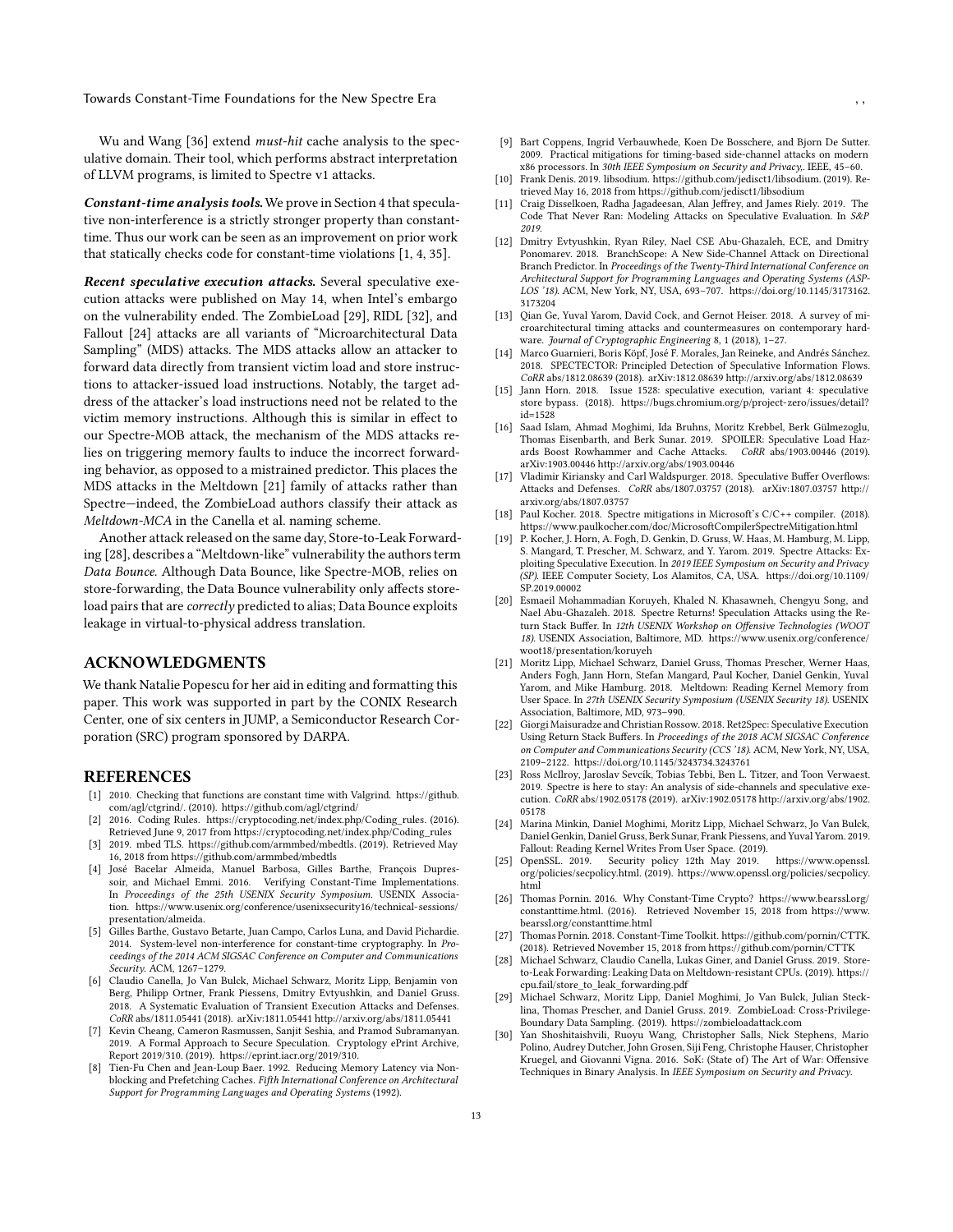- <span id="page-13-8"></span>[31] Paul Turner. 2019. Retpoline: a software construct for preventing branch-targetinjection. (2019).<https://support.google.com/faqs/answer/7625886>
- <span id="page-13-6"></span>[32] Stephan van Schaik, Alyssa Milburn, Sebastian Österlund, Pietro Frigo, Giorgi Maisuradze, Kaveh Razavi, Herbert Bos, and Cristiano Giuffrida. 2019. RIDL: Rogue In-flight Data Load. In S&P.
- <span id="page-13-3"></span>[33] Guanhua Wang, Sudipta Chattopadhyay, Ivan Gotovchits, Tulika Mitra, and Abhik Roychoudhury. 2018. oo7: Low-overhead Defense against Spectre Attacks via Binary Analysis. CoRR abs/1807.05843 (2018). arXiv[:1807.05843 http://arxiv.](http://arxiv.org/abs/1807.05843)
- <span id="page-13-0"></span>[org/abs/1807.05843](http://arxiv.org/abs/1807.05843)<br>[34] Henry Wong. 2014. Henry Wong. 2014. Store-to-Load Forwarding and Memory Disam-<br>biguation in X86 Processors. (2014). http://blog.stuffedcow.net/2014/01/ (2014). [http://blog.stuffedcow.net/2014/01/](http://blog.stuffedcow.net/2014/01/x86-memory-disambiguation/) [x86-memory-disambiguation/](http://blog.stuffedcow.net/2014/01/x86-memory-disambiguation/)
- <span id="page-13-5"></span>[35] Meng Wu, Shengjian Guo, Patrick Schaumont, and Chao Wang. 2018. Eliminating Timing Side-channel Leaks Using Program Repair. In Proceedings of the 27th ACM SIGSOFT International Symposium on Software Testing and Analysis (ISSTA 2018). ACM, New York, NY, USA, 15–26. [https://doi.org/10.1145/3213846.](https://doi.org/10.1145/3213846.3213851) [3213851](https://doi.org/10.1145/3213846.3213851)
- <span id="page-13-4"></span>[36] Meng Wu and Chao Wang. 2019. Abstract Interpretation under Speculative Execution. Proceedings of the 40th SIGPLAN ACM Conference on Programming Language Design and Implementation.

## <span id="page-13-1"></span>A INDIRECT JUMP SEMANTICS

Semantics. The semantics for jmpi are given below:

jmpi-fetch

$$
\mu(n) = \text{jmpi}(\overrightarrow{rv})
$$
  

$$
\frac{i = \text{MAX}(buf) + 1 \quad buf' = \text{buf}[i \mapsto \text{jmpi}(\overrightarrow{rv}, n')]}{(p, \mu, n, \text{buf}, \sigma) \xrightarrow{\epsilon_{\text{fetch}: n'}} (p, \mu, n', \text{buf'})}
$$

jmpi-execute-correct

$$
buf(i) = jmpi(\overrightarrow{ro}, n_0)
$$
  
\n
$$
\forall j < i : but f(j) \neq \text{fence} \qquad (buf + i \rho)(\overrightarrow{ro}) = \overrightarrow{v_{\ell}}
$$
  
\n
$$
\ell = \Box \overrightarrow{\ell} \qquad [add(\overrightarrow{v_{\ell}})] = n_0 \qquad but' = but[i \rightarrow jump \ n_0]
$$
  
\n
$$
(\rho, \mu, n, but f, \sigma) \xleftarrow{\text{jump } n_0 \ell} {\text{execute } i} (\rho, \mu, n, but')
$$

jmpi-execute-incorrect

 $buf(i) = jmpi(\overrightarrow{rv}, n_0)$  $\forall j < i : \text{buf}[j] \neq \text{fence}$  $(buf + i \rho)(\overrightarrow{rv}) = \overrightarrow{v_{\ell}}$  $\overrightarrow{v_{\ell}}$   $\ell = \sqcup \vec{\ell}$  $\llbracket addr(\overrightarrow{v_{\ell}})\rrbracket = n$  $j' \neq n_0$   $buf' = buf[j : j < i][i \mapsto jump n']$  $(\rho, \mu, n, but, \sigma) \xrightarrow{\text{rollback, jump } n'_{\ell}} (\rho, \mu, n', but')$ 

When fetching a jmpi instruction, the schedule guesses the jump target n ′ . The rule records the operands and the guessed program point in a new buffer entry. In a real processors, the jump target guess is supplied by an indirect branch predictor; as branch predictors can be arbitrarily influenced by an adversary [\[12\]](#page-12-16), we model the guess as an attacker directive.

In the execute stage, we calculate the actual jump target and compare it to the guess. If the actual target and the guess match, we update the entry in the reorder buffer to the resolved jump instruction jump  $n_0$ . If actual target and the guess do not match, we roll back the execution by removing all buffer entries larger or equal to i, update the buffer with the resolved jump to the correct address, and set the next instruction.

Like conditional branch instructions, indirect jumps leak the calculated jump target.

Examples. The example in Figure [11](#page-13-7) shows how a mistrained indirect branch predictor can lead to disclosure vulnerabilities. After loading a secret value into  $r_c$  at program point  $\frac{1}{1}$ , the program makes an indirect jump. An adversary can mistrain the predictor to

<span id="page-13-7"></span>

| Registers                                    |           |                                     |                                                     |                 | Program                                 |                               |
|----------------------------------------------|-----------|-------------------------------------|-----------------------------------------------------|-----------------|-----------------------------------------|-------------------------------|
| r                                            |           | $\rho(r)$                           |                                                     | n               | $\mu(n)$                                |                               |
| $r_a$                                        |           | $1_{pub}$                           |                                                     | $\underline{1}$ |                                         | $(r_c = load([48, r_a], 2))$  |
| $r_b$                                        |           | $8_{\text{pub}}$                    |                                                     | $rac{2}{3}$     | fence 3                                 |                               |
|                                              |           | Memory                              |                                                     |                 | jmpi([12, $r_b$ ])                      |                               |
| a                                            |           | $\mu(a)$                            |                                                     |                 |                                         |                               |
|                                              | 4447      | $\overline{array}$ $B_{\text{pub}}$ |                                                     | 16              | fence 17                                |                               |
|                                              | 484B      |                                     | array Key <sub>sec</sub>                            | 17              |                                         | $(r_d = load([44, r_c], 18))$ |
|                                              | Directive |                                     | Effect on buf                                       |                 |                                         | Leakage                       |
|                                              | fetch     |                                     |                                                     |                 | $1 \mapsto r_c = \text{load}(48 + r_a)$ |                               |
|                                              | fetch     |                                     | $2 \mapsto$ fence                                   |                 |                                         |                               |
|                                              |           | execute 1                           | $1 \mapsto r_c = \frac{Key}{1 sec}$                 |                 |                                         | read 49 <sub>pub</sub>        |
|                                              |           | fetch: 17                           | $\overline{3} \mapsto \text{jmpi}([12, r_b], 17)$   |                 |                                         |                               |
| fetch                                        |           |                                     | $\overline{4} \mapsto r_d = \text{load}([44, r_c])$ |                 |                                         |                               |
| $1 \notin \mathit{buf}$<br>retire            |           |                                     |                                                     |                 |                                         |                               |
| $\overline{2} \notin \mathit{buf}$<br>retire |           |                                     |                                                     |                 |                                         |                               |
| execute $\overline{4}$ $4 \mapsto r_d = X$   |           |                                     |                                                     |                 | read $a_{\rm sec}$                      |                               |
|                                              |           |                                     |                                                     |                 | where $a = Key[1]_{sec} + 40$           |                               |

Figure 11: Example demonstrating Spectre v2 attack from a mistrained indirect branch predictor. Speculation barriers are not a useful defense against this style of attack.

send execution to 17 instead of the intended branch target, where the secret value in  $r_c$  is immediately leaked. Because indirect jumps can have arbitrary branch target locations, fence instructions do not prevent these kinds of attacks; an adversary can simply retarget the indirect jump to the instruction after the fence, as is seen in this example.

A mitigation for Spectre v2 attacks is to replace indirect jumps with retpolines [\[31\]](#page-13-8). Figure [12](#page-14-1) shows a retpoline construction that would replace the indirect jump in Figure [11.](#page-13-7) The call sends execution to program point  $\underline{5}$ , while adding  $\underline{4}$  to the RSB. The next two instructions at 5 and 6 calculate the same target as the indirect jump in Figure [11](#page-13-7) and overwrite the return address in memory with this jump target. When executed speculatively, the ret at 7 will pop the top value off the RSB, 4, and jump there, landing on a fence instruction that loops back on itself. Thus speculative execution cannot proceed beyond this point. When the transient instructions in the ret sequence finally execute, the indirect jump target 20 is loaded from memory, causing a roll back. However, execution is then directed to the proper jump target. Notably, at no point is an attacker able to hijack the jump target via misprediction.

# <span id="page-13-2"></span>B IMPLEMENTATION CHOICES WHEN THE RETURN STACK BUFFER IS EMPTY

In practice, there are several variants on what processors actually do when the RSB is empty [\[22](#page-12-12)]:

- ▶ AMD processors refuse to speculate. This can be modeled by defining  $top(\sigma)$  to be a failing predicate if it would result in ⊥.
- ▶ Intel Skylake/Broadwell processors fall back to using their branch target predictor. This can be modeled by allowing arbitrary  $n'$  for the fetch:  $n'$  directive for the RET-FETCHrsb-empty rule.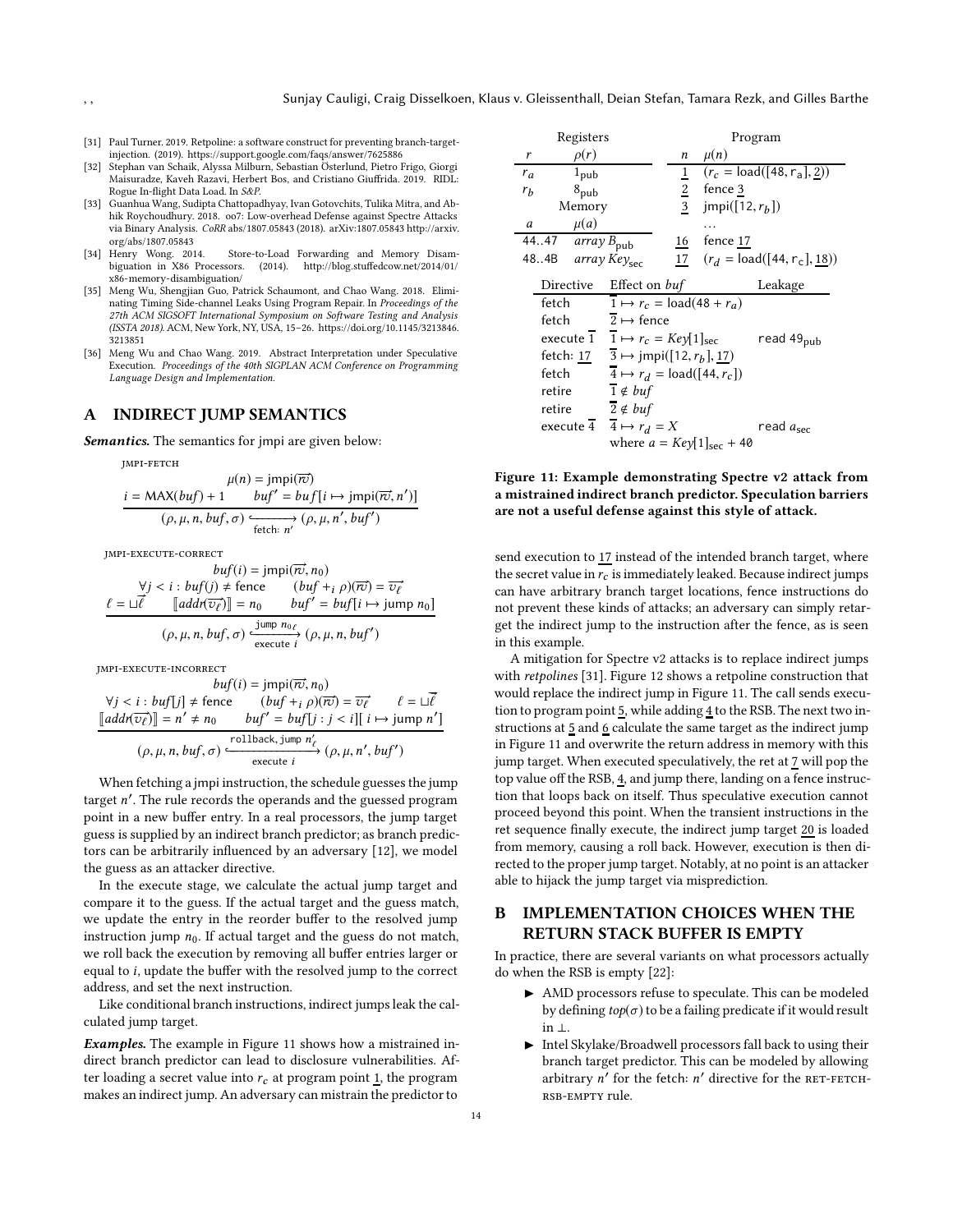<span id="page-14-1"></span>

|          | Registers        |   | Program                                   |  |  |  |
|----------|------------------|---|-------------------------------------------|--|--|--|
|          | $\rho(r)$        | n | $\mu(n)$                                  |  |  |  |
| $r_b$    | $8_{\text{pub}}$ |   | call(5, 4)                                |  |  |  |
| $r_{sp}$ | $7C_{pub}$       |   | fence 4                                   |  |  |  |
|          |                  | 5 | $r_d =$ op(addr, [12, $r_b$ ], <u>6</u> ) |  |  |  |
|          |                  | 6 | store $(r_d, [r_{sp}], 7)$                |  |  |  |
|          |                  |   | ret                                       |  |  |  |

| Effect of successive fetch directives |                                                                  |                                                                                                                                                                     |                            |  |  |  |  |
|---------------------------------------|------------------------------------------------------------------|---------------------------------------------------------------------------------------------------------------------------------------------------------------------|----------------------------|--|--|--|--|
| n                                     | buf                                                              |                                                                                                                                                                     | σ                          |  |  |  |  |
|                                       | $\frac{3}{2} \rightarrow \frac{5}{2}$ $\frac{3}{2} \mapsto$ call | $3 \mapsto push\ 4$                                                                                                                                                 |                            |  |  |  |  |
|                                       | $\overline{4} \mapsto r_{sp} = op(succ, r_{sp})$                 |                                                                                                                                                                     |                            |  |  |  |  |
|                                       | $\overline{5} \mapsto$ store(4, [ $r_{sp}$ ])                    |                                                                                                                                                                     |                            |  |  |  |  |
|                                       |                                                                  | $\frac{5}{6} \rightarrow \frac{6}{7} \rightarrow r_d = \text{op}(addr, [12, r_b])$<br>$\frac{6}{7} \rightarrow \frac{7}{7} \rightarrow \text{store}(r_d, [r_{sp}])$ |                            |  |  |  |  |
|                                       |                                                                  |                                                                                                                                                                     |                            |  |  |  |  |
|                                       | $7 \rightarrow 4 \quad 8 \mapsto$ ret                            |                                                                                                                                                                     | $\overline{8} \mapsto pop$ |  |  |  |  |
|                                       |                                                                  | $\overline{9} \mapsto r_{tmp} = \text{load}([r_{sp}])$                                                                                                              |                            |  |  |  |  |
|                                       |                                                                  | $\overline{10} \mapsto r_{sp} = \text{op}(pred, r_{sp})$                                                                                                            |                            |  |  |  |  |
|                                       |                                                                  | $\overline{11} \mapsto \text{jmpi}([r_{tmp}], 4)$                                                                                                                   |                            |  |  |  |  |
| $4 \rightarrow 4$                     | $\overline{12} \mapsto$ fence                                    |                                                                                                                                                                     |                            |  |  |  |  |
| Directive                             |                                                                  | Effect on <i>buf</i>                                                                                                                                                | Leakage                    |  |  |  |  |
| execute 4                             |                                                                  | $\overline{4} \mapsto r_{sp} = 7B$                                                                                                                                  |                            |  |  |  |  |
| execute 6                             |                                                                  | $6 \mapsto r_d = 20$                                                                                                                                                |                            |  |  |  |  |
|                                       |                                                                  | execute $\overline{7}$ : value $\overline{7}$ $\mapsto$ store(20, [ $r_{sp}$ ])                                                                                     |                            |  |  |  |  |
|                                       | execute $\overline{7}$ : addr                                    | $7 \mapsto \text{store}(20, 7B)$                                                                                                                                    | fwd 7B                     |  |  |  |  |
| execute 9                             |                                                                  | $\overline{9} \mapsto r_{tmp} = 20$                                                                                                                                 | fwd 7B                     |  |  |  |  |
| execute 11                            |                                                                  | $12 \notin \mathit{buf}$                                                                                                                                            | rollback,                  |  |  |  |  |
|                                       |                                                                  | $11 \mapsto$ jump 20                                                                                                                                                | jump 20                    |  |  |  |  |

Figure 12: Example demonstrating "retpoline" mitigation against Spectre v2 attack. The program is able to jump to program point  $12 + r_b = 20$  without the schedule influencing prediction.

▶ "Most" Intel processors treat the RSB as a circular buffer, taking whichever value is produced when the RSB over- or underflows. This can be modeled by having  $top(\sigma)$  always produce an according value, and never producing ⊥.

#### <span id="page-14-0"></span>C FULL PROOFS

# C.1 Consistency

LEMMA C.1 (DETERMINISM). If  $C \stackrel{O'}{\longrightarrow} C'$  and  $C \stackrel{O''}{\longrightarrow} C''$  then  $C' = C''$  and  $o' = o''$ .

PROOF. The tuple  $(C, d)$  fully determines which rule of the semantics can be executed.

Definition C.2 (Initial/terminal configuration). A configuration C is an *initial* (or *terminal*) configuration if  $|C.buf| = 0$ .

Definition C.3 (Sequential schedule). Given a configuration C, we say a schedule D is sequential if every instruction that is fetched is executed and retired before further instructions are fetched.

Definition C.4 (Sequential execution).  $C_0 \bigcup_{D}^{N} C'$  is a sequential execution if  $C$  is an initial configuration,  $D$  is a sequential schedule for  $C$ , and  $C'$  is a terminal configuration.

<span id="page-14-2"></span>As stated in Section [4,](#page-10-2) we write  $C$   $\left. \right. \circ \right.$   $\left. \right. \circ \right. ^{N}$   $C'$  if we execute sequentially.

Lemma C.5 (Sequential consistency). *If C*  $_{O_1}$ U $_{D_1}^{N}$  C<sub>1</sub> is sequential and  $C_{Q_2}\bigcup_{D_2}^N C_2$  is sequential, then  $C_1 = C_2$ .

PROOF. Suppose  $N = 0$ . Then neither  $D_1$  nor  $D_2$  may contain any retire directives. Since we assume that both  $C_1$ . buf and  $C_2$ . buf have size 0, neither  $D_1$  nor  $D_2$  may contain any fetch directives. Therefore, both  $D_1$  and  $D_2$  are empty; both  $C_1$  and  $C_2$  are equal to C.

We proceed by induction on N.

Let  $D'_1$  be a sequential prefix of  $D_1$  up to the  $N-1$ th retire, and let  $D_1''$  be the remainder of  $D_1$ . That is,  $\#\{d \in D_1' \mid d = \text{retire}\}=N-1$ and  $D'_1 \parallel D''_1 = D_1$ . Let  $D'_2$  and  $D''_2$  be similarly defined.

By our induction hypothesis, we know  $C$   ${}_{O'_1}$ U ${}_{D'_1}^{N-1}$   $C'$  and  $C$   ${}_{O'_2}$ U ${}_{D'_2}^{N-1}$   $C'$ for some C'. Since  $D'_1$  (resp.  $D'_2$ ) is sequential and  $|C'.buf| = 0$ , the first directive in  $D''_1$  (resp.  $D''_2$ ) must be a fetch directive. Furthermore, C'  $O_1'' \downarrow_{D_1''}^1 C_1$  and C'  $O_2'' \downarrow_{D_2''}^1 C_2$ .

We can now proceed by cases on  $C'.\mu[C'.n]$ , the final instruction to be fetched.

- $\blacktriangleright$  For op, the only valid sequence of directives is (fetch, execute i, retire) where  $i$  is the sole valid index in the buffer. Similarly for fence, with the sequence {fetch, retire}.
- $\triangleright$  For load, alias prediction is not possible, as no prior stores exist in the buffer. Therefore, just as with op, the only valid sequence of directives is (fetch, execute i, retire).
- $\blacktriangleright\;$  For store, the only possible difference between  $D_1^{\prime\prime}$  and  $D_2^{\prime\prime}$ is the ordering of the execute  $i :$  value and execute  $i :$ addr directives. However, both orderings will result in the same configuration since they affect independent parts of the buffer in the store( value and address).
- For br,  $D_1^{\prime\prime}$  and  $D_2^{\prime\prime}$  may have different guesses for their initial fetch directives. However, both COND-EXECUTE-CORRECT and COND-EXECUTE-INCORRECT will result in the same configuration regardless of the initial guess, as the br is the only instruction in the buffer. Similarly for jmpi.
- ◮ For call and ret, the ordering of execution of the resulting transient instructions does not affect the final configuration.

Thus for all cases we have 
$$
C_1 = C_2
$$
.

To make our discussion easier, we will say that a directive  $d$ applies to a buffer index *i* if when executing a step  $C \frac{O}{d} C'$ :

- $\blacktriangleright$  d is a fetch directive, and would fetch an instruction into index *i* in *buf*.
- d is an execute directive, and would execute the instruction at index  $i$  in  $buf$ .
- ◮ d is a retire directive, and would retire the instruction at index  $i$  in  $buf$ .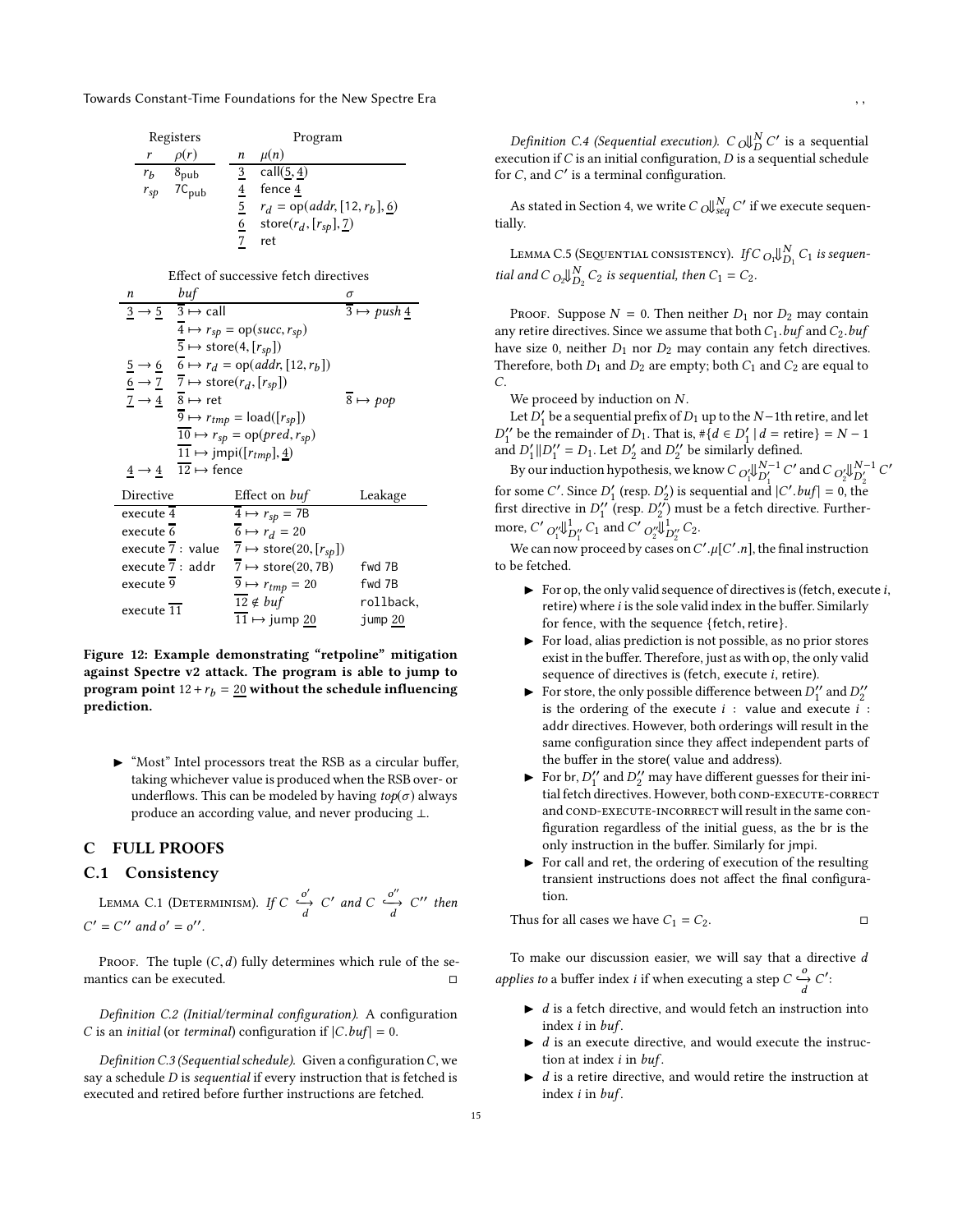We would like to reason about schedules that do not contain misspeculated steps, i.e., directives that are superfluous due to their effects getting wiped away by rollbacks.

<span id="page-15-1"></span>Definition C.6 (Misspeculated steps). Given an execution C  $\cup_{D}^{\mathsf{U}} C',$ we say that D contains misspeculated steps if there exists  $d \in D$ such that  $D' = D \setminus d$  and  $C_O \Downarrow_{D'}^N C'' = C'.$ 

Given an execution  $C_0 \bigcup_{D}^{N} C'$  that may contain rollbacks, we can create an alternate schedule  $D^*$  without any rollbacks by removing all misspeculated steps. Note that sequential schedules have no misspeculated steps<sup>[3](#page-15-0)</sup> as defined in Definition [C.6.](#page-15-1)

<span id="page-15-2"></span>THEOREM C.7 (EQUIVALENCE TO SEQUENTIAL EXECUTION). Let C be an initial configuration and D a well-formed schedule for C. If  $C_{O_1}\bigcup_{D}^{N}C_1$ , then  $C_{O_2}\bigcup_{seq}^{N}C_2$  and  $C_1 \approx C_2$ . Furthermore, if  $C_1$  is terminal then  $C_1 = C_2$ .

PROOF. Since we can always remove all misspeculated steps from any well-formed execution without affecting the final configuration, we assume  $D_1$  has no misspeculated steps.

Suppose  $N = 0$ . Then the theorem is trivially true. We proceed by induction on N.

Let  $D'_1$  be the subsequence of  $D_1$  containing the first  $N-1$  retire directives and the directives that apply to the same indices of the first  $N-1$  retire directives. Let  $D_1^{\prime\prime}$  be the complement of  $D_1^{\prime}$  with respect to  $D_1$ . All directives in  $D_1^{\prime\prime}$  apply to indices later than any directive in  $D'_1$ , and thus cannot affect the execution of directives in  $D'_1$ . Thus  $D'_1$  is a well-formed schedule and produces execution  $C_{O_1'}\bar{\mathcal{V}}_{D_1'}^{N-1}C_1'.$ 

Since  $D_1$  contains no misspeculated steps, the directives in  $D_1''$ can be reordered after the directives in  $D'_1$ . Thus  $D''_1$  is a wellformed schedule for  $C'_1$ , producing execution  $C'_1 O''_1 \psi_{D''_1}^{\parallel} C''_1$  with  $C''_1 \approx C_1$ . If  $C_1$  is terminal, then  $C''_1$  is also terminal and  $C''_1 = C_1$ .

By our induction hypothesis, we know there exists  $D_{seq}^{'}$  such that  $C_{Q'_2} \big\Downarrow_{D'_{seq}}^{N-1} C'_2$ . Since  $D'_1$  contains equal numbers of fetch and retire directives, ends with a retire, and contains no misspeculated steps,  $C'_1$  is terminal. Thus  $C'_1 = C'_2$ .

Let  $D_{seq}^{\prime\prime}$  be the subsequence of  $D_1^{\prime\prime}$  containing the retire directive in  $D''_1$  and the directives that apply to the same index.  $D''_{seq}$  is sequential with respect to  $C_1'$  and produces execution  $C_1'$   $_{O_2''}$ U $_{O_{seq}''}^{J_1}$   $C_2''$ with  $C_2'' \approx C_1'' \approx C_1$ . If  $C_1''$  is terminal, then  $D_{\text{seq}}'' = D_1''$  and thus  $C_2'' = \tilde{C}_1'' = \tilde{C}_1.$ 

Let  $\vec{D}_{seq} = D'_{seq} || D''_{seq} \cdot D_{seq}$  is thus itself sequential and produces<br>ecution  $C_{(O'_n||O'']} ||_{seq}^N C''_2$ , completing our proof. execution  $C_{(O_2'||O_2'')}\mathcal{V}_{seq}^N$   $C_2'$ 

COROLLARY C.8 (GENERAL CONSISTENCY). Let C be an initial configuration. If C  ${}_{O_1}\!\!\!\downarrow_{D_1}^N$  C  $_1$  and C  ${}_{O_2}\!\!\!\downarrow_{D_2}^N$  C  $_2$  , then C  $_1 \approx$  C  $_2$  . Furthermore, if  $C_1$  and  $C_2$  are both terminal then  $C_1 = C_2$ .

PROOF. By Theorem [C.7,](#page-15-2) there exists  $D'_{seq}$  such that executing with C produces  $C'_1 \approx C_1$  (resp.  $C'_1 = C_1$ ). Similarly, there exists  $D''_{seq}$  that produces  $C'_2 \approx C_2$  (resp.  $C'_2 = C_2$ ). By Theorem [C.5,](#page-14-2) we have  $C'_1 = C'_2$ . Thus  $C_1 \approx C_2$  (resp.  $C_1 = C_2$ ).

#### C.2 Security

THEOREM 4.2 (LABEL STABILITY). Let  $\ell$  be a label in the lattice  $\mathcal{L}$ . If  $C_{O_1}\big\downarrow_{D_1}^N C_1$  and  $\forall o \in O_1 : \ell \notin o$ , then  $C_{O_2}\big\downarrow_{seq}^N C_2$  and  $\forall o \in O_2 :$  $\ell \notin o$ .

Proof. Let  $D_1^*$  be the schedule given by removing all misspeculated steps from  $D_1$ . The corresponding trace  $O_1^*$  is a subsequence of  $O_1$ , and hence  $\forall o \in O_1^* : \ell \notin o$ . We thus proceed assuming that execution of  $D_1$  contains no misspeculated steps.

Our proof closely follows that of Theorem [C.7.](#page-15-2) When constructing  $D'_1$  and  $D''_1$  from  $D_1$  in the inductive step, we know that all directives in  $D_1''$  apply to indices later than any directive in  $D_1'$ , and cannot affect execution of any directive in  $D'_1$ . This implies that  $O'_1$  is the subsequence of  $O_1$  that corresponds to the mapping of  $D'_1$  to  $D_1$ .

Reordering the directives in  $D_1''$  after  $D_1'$  do not affect the observations produced by most directives. The exceptions to this are execute directives for load instructions that would have received a forwarded value: after reordering, the store instruction they forwarded from may have been retired, and they must fetch their value from memory. However, even in this case, the address  $a_{\ell_a}$ attached to the observation does not change. Thus  $\forall o \in O_2'' : \ell \notin o$ .

Continuing the proof as in Theorem [C.7,](#page-15-2) we create schedule  $D'_{seq}$  (with trace  $O'_2$ ) from the induction hypothesis and  $D''_{seq}$  (with trace  $O_2^{\prime\prime}$ ) as the subsequence of  $D_1^{\prime\prime}$  of directives applying to the remaining instruction to be retired. As noted before, executing the subsequence of a schedule produces the corresponding subsequence of the original trace; hence  $\forall o \in O_2'' : \ell \notin o$ .

The trace of the final (sequential) schedule  $D_{seq} = D'_{seq} || D''_{seq}$  is  $O_2'||O_2''$ . Since  $O_2'$  satisfies the label stability property via the induction hypothesis, we have  $\forall o \in O_2'||O_2'' : l \notin o$ .

 $\Box$ 

<span id="page-15-3"></span>By letting  $\ell$  be the secret label, we get the following corollary:

Corollary C.9 (Secrecy). If speculative execution of C under schedule D produces a trace O that contains no secret labels, then sequential execution of C will never produce a trace that contains any secret labels.

With this, we can prove the following proposition:

PROPOSITION C.10. For a given initial configuration C and wellformed schedule D, if C is SONI with respect to D, and execution of C with D results in a terminal configuration  $C_1$ , then C is also ONI.

PROOF. Since *C* is SONI, we know that for all  $C' \simeq_{\text{pub}} C$ , we have  $C_0 \bigcup_{D}^{N} C_1$  and  $C'_0 \bigcup_{D}^{N} C'_1$  where  $C_1 \simeq_{\text{pub}} C'_1$  and  $O = O'.$ By Theorem [C.7,](#page-15-2) we know there exist sequential executions such that  $C_{\textit{O}_{seq}}\mathbb{U}_{seq}^N\textit{C}_{2}$  and  $\textit{C'}_{\textit{O}'_{seq}}\mathbb{U}_{seq}^N\textit{C}'_{2}.$  Note that the two sequential schedules need not be the same.

 $C_1$  is terminal by hypothesis. Execution of  $C'$  uses the same schedule D, so  $C'_1$  is also terminal. Since we have  $C_1 = C_2$  and  $C'_1 = C'_2$ , we can lift  $C_1 \simeq_{\text{pub}} C'_1$  to get  $C_2 \simeq_{\text{pub}} C'_2$ .

To prove the trace property  $O_{seq} = O'_{seq}$ , we note that if  $O_{seq} \neq$  $O'_{seq}$ , then since  $C_2 \simeq_{pub} C'_2$ , it must be the case that there exists some  $o ∈ O_{seq}$  such that secret ∈  $O_{seq}$ . Since this is also true for O and  $O'$ , we know that there exist no observations in either  $O$  or  $O'$ 

<span id="page-15-0"></span><sup>&</sup>lt;sup>3</sup> Sequential schedules may still misspeculate on conditional branches but the rollback does not imply removal of any reorder buffer instructions as defined in Definition [C.6.](#page-15-1)